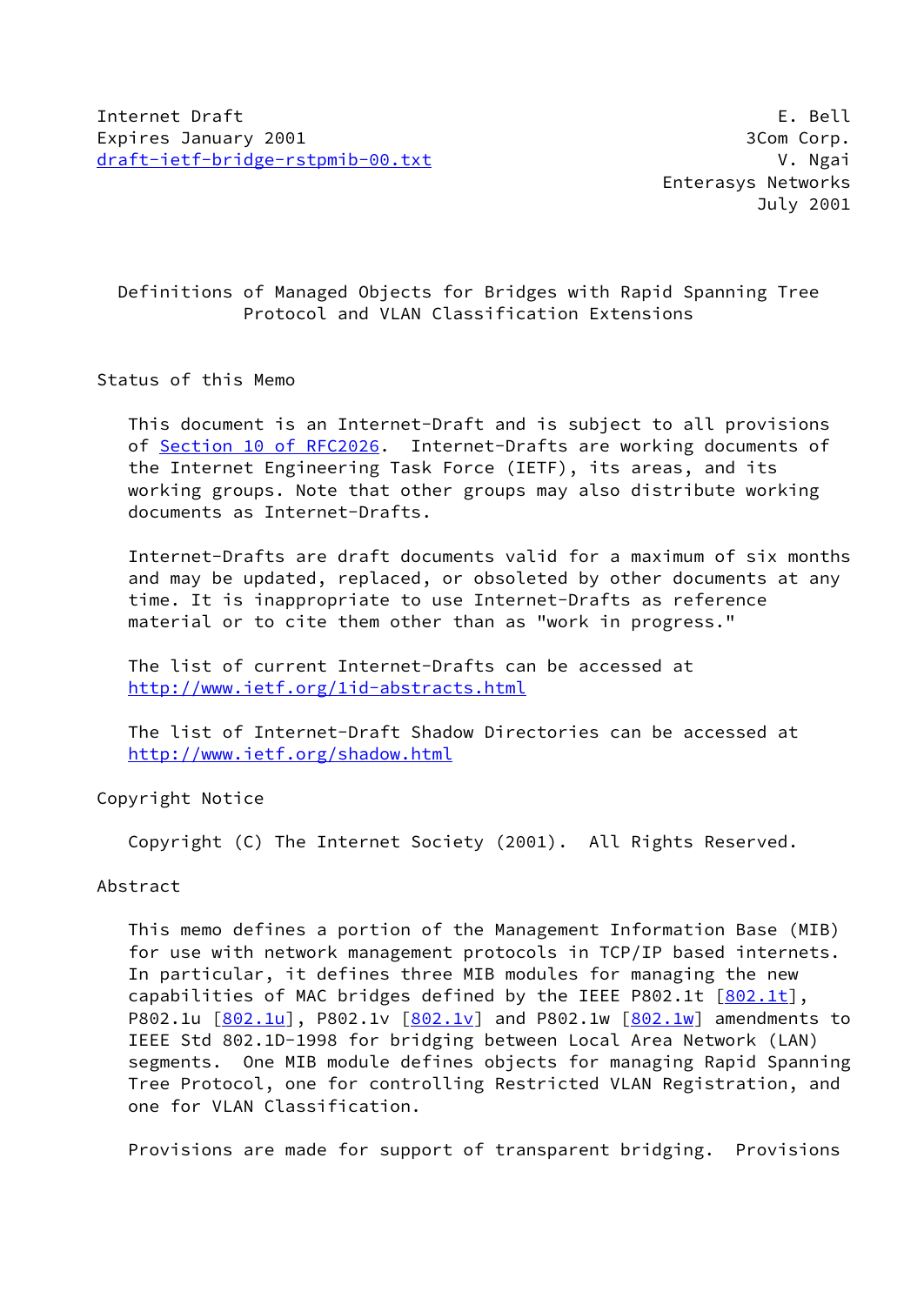| Internet Draft | Bridge MIB extensions 2 | July 2001 |
|----------------|-------------------------|-----------|
|----------------|-------------------------|-----------|

 are also made so that these objects apply to bridges connected by subnetworks other than LAN segments. This memo also includes several MIB modules in a manner that is compliant to SMIv2 [[RFC2578\]](https://datatracker.ietf.org/doc/pdf/rfc2578).

This memo supplements [RFC 1493](https://datatracker.ietf.org/doc/pdf/rfc1493) [\[BRIDGEMIB](#page-24-2)] and [RFC 2674](https://datatracker.ietf.org/doc/pdf/rfc2674) [Q-BRIDGE-MIB].

Table of Contents

| <u>1</u> The SNMP Management Framework                         | $\overline{3}$  |
|----------------------------------------------------------------|-----------------|
|                                                                | $\overline{4}$  |
|                                                                | $\overline{4}$  |
|                                                                | $\overline{4}$  |
|                                                                | $\overline{5}$  |
|                                                                | $\overline{5}$  |
|                                                                | $\overline{5}$  |
|                                                                | 6               |
| 3.4 Relationship to Other MIBs                                 | $\underline{6}$ |
| 3.4.1 Relationship to Original Bridge MIB                      | $\underline{6}$ |
|                                                                | $\overline{6}$  |
|                                                                | $\overline{6}$  |
|                                                                | $\overline{1}$  |
|                                                                | $\overline{7}$  |
| $3.4.2$ Relation to the Q-BRDIGE-MIB module defined in RFC2674 | $\frac{7}{7}$   |
|                                                                |                 |
|                                                                | $\overline{1}$  |
|                                                                | $\underline{8}$ |
|                                                                | $\underline{8}$ |
|                                                                | $\underline{8}$ |
| 5 Definition for U-BRIDGE-MIB                                  | 13              |
| 6 Definition for V-BRIDGE-MIB                                  | 15              |
|                                                                | 20              |
|                                                                | 20              |
|                                                                | 21              |
|                                                                | 23              |
|                                                                | 24              |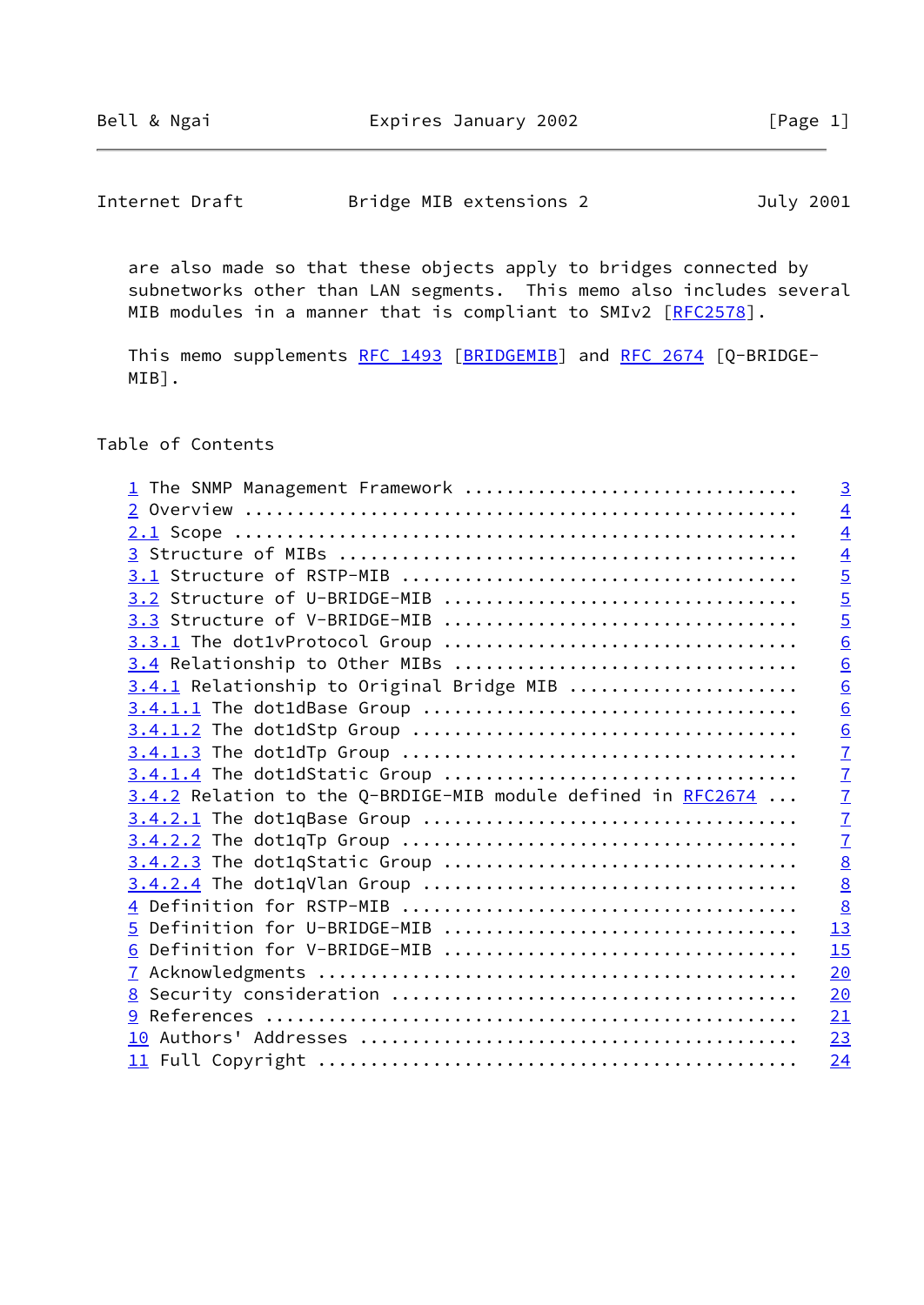Bell & Ngai **Expires January 2002** [Page 2]

<span id="page-2-0"></span>Internet Draft Bridge MIB extensions 2 July 2001

1. The SNMP Management Framework

 The SNMP Management Framework presently consists of five major components:

- o An overall architecture, described in [RFC 2571 \[RFC2571](https://datatracker.ietf.org/doc/pdf/rfc2571)].
- o Mechanisms for describing and naming objects and events for the purpose of management. The first version of this Structure of Management Information (SMI) is called SMIv1 and described in STD 16, [RFC 1155](https://datatracker.ietf.org/doc/pdf/rfc1155) [[RFC1155](https://datatracker.ietf.org/doc/pdf/rfc1155)], STD 16, [RFC 1212](https://datatracker.ietf.org/doc/pdf/rfc1212) [[RFC1212](https://datatracker.ietf.org/doc/pdf/rfc1212)] and [RFC](https://datatracker.ietf.org/doc/pdf/rfc1215) [1215](https://datatracker.ietf.org/doc/pdf/rfc1215) [[RFC1215](https://datatracker.ietf.org/doc/pdf/rfc1215)]. The second version, called SMIv2, is described in STD 58, [RFC 2578](https://datatracker.ietf.org/doc/pdf/rfc2578) [\[RFC2578](https://datatracker.ietf.org/doc/pdf/rfc2578)], STD 58, [RFC 2579 \[RFC2579](https://datatracker.ietf.org/doc/pdf/rfc2579)] and STD 58, [RFC 2580](https://datatracker.ietf.org/doc/pdf/rfc2580) [[RFC2580](https://datatracker.ietf.org/doc/pdf/rfc2580)].
- o Message protocols for transferring management information. The first version of the SNMP message protocol is called SNMPv1 and described in STD 15, [RFC 1157](https://datatracker.ietf.org/doc/pdf/rfc1157) [[RFC1157\]](https://datatracker.ietf.org/doc/pdf/rfc1157). A second version of the SNMP message protocol, which is not an Internet standards track protocol, is called SNMPv2c and described in [RFC 1901](https://datatracker.ietf.org/doc/pdf/rfc1901) [\[RFC1901](https://datatracker.ietf.org/doc/pdf/rfc1901)] and [RFC 1906 \[RFC1906](https://datatracker.ietf.org/doc/pdf/rfc1906)]. The third version of the message protocol is called SNMPv3 and described in [RFC 1906](https://datatracker.ietf.org/doc/pdf/rfc1906) [\[RFC1906](https://datatracker.ietf.org/doc/pdf/rfc1906)], [RFC 2572](https://datatracker.ietf.org/doc/pdf/rfc2572) [\[RFC2572](https://datatracker.ietf.org/doc/pdf/rfc2572)] and [RFC 2574 \[RFC2574](https://datatracker.ietf.org/doc/pdf/rfc2574)].
- o Protocol operations for accessing management information. The first set of protocol operations and associated PDU formats is described in STD 15, [RFC 1157](https://datatracker.ietf.org/doc/pdf/rfc1157) [[RFC1157\]](https://datatracker.ietf.org/doc/pdf/rfc1157). A second set of protocol operations and associated PDU formats is described in [RFC 1905](https://datatracker.ietf.org/doc/pdf/rfc1905) [[RFC1905](https://datatracker.ietf.org/doc/pdf/rfc1905)].
- o A set of fundamental applications described in [RFC 2573](https://datatracker.ietf.org/doc/pdf/rfc2573) [\[RFC2573](https://datatracker.ietf.org/doc/pdf/rfc2573)] and the view-based access control mechanism described in [RFC 2575](https://datatracker.ietf.org/doc/pdf/rfc2575) [\[RFC2575](https://datatracker.ietf.org/doc/pdf/rfc2575)].

 A more detailed introduction to the current SNMP Management Framework can be found in [RFC 2570](https://datatracker.ietf.org/doc/pdf/rfc2570) [\[RFC2570](https://datatracker.ietf.org/doc/pdf/rfc2570)].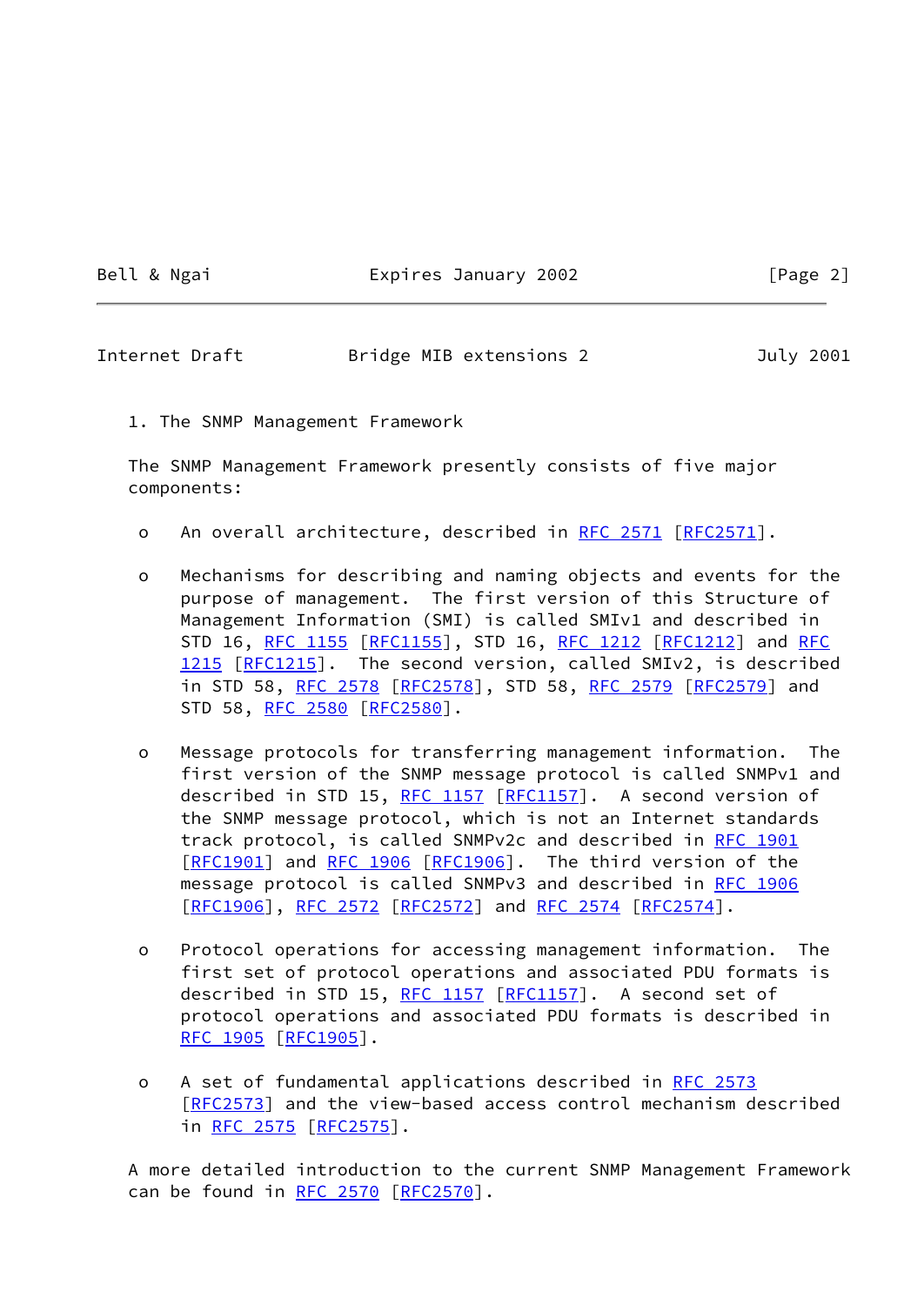Managed objects are accessed via a virtual information store, termed the Management Information Base or MIB. Objects in the MIB are defined using the mechanisms defined in the SMI.

 This memo specifies a MIB module that is compliant to the SMIv2. A MIB conforming to the SMIv1 can be produced through the appropriate translations. The resulting translated MIB must be semantically equivalent, except where objects or events are omitted because no translation is possible (use of Counter64). Some machine readable information in SMIv2 will be converted into textual descriptions in SMIv1 during the translation process. However, this loss of machine

| Bell & Ngai | Expires January 2002 | [Page 3] |
|-------------|----------------------|----------|
|             |                      |          |

<span id="page-3-1"></span>Internet Draft Bridge MIB extensions 2 July 2001

 readable information is not considered to change the semantics of the MTR.

#### <span id="page-3-0"></span>[2](#page-3-0). Overview

 A common device present in many networks in the Bridge. This device is used to connect Local Area Network segments below the network layer. These devices are often known as 'layer 2 switches'.

 There are two major modes defined for this bridging: Source-Route and transparent. Source-Route bridging is described by IEEE 802.5 [802.5] and is not discussed further in this document.

 The transparent method of bridging is defined by IEEE 802.1D-1998 [\[802.1D](#page-24-4)] Managed objects for that original specification of transparent bridging were defined in [RFC 1493](https://datatracker.ietf.org/doc/pdf/rfc1493) [[BRIDGEMIB\]](#page-24-2).

#### <span id="page-3-2"></span>[2.1](#page-3-2). Scope

 This MIB includes a comprehensive set of managed objects which attempts to match the set defined in IEEE P[802.1t](#page-24-0)  $[802.1t]$ , P802.1u  $[802.1u]$  $[802.1u]$ , P[802.1v](#page-25-0)  $[802.1v]$  and P802.1w  $[802.1w]$  $[802.1w]$ .

### <span id="page-3-3"></span>[3](#page-3-3). Structure of MIBs

 This document defines additional objects, on top of those existing in the original BRIDGE-MIB module defined in [[BRIDGEMIB\]](#page-24-2): that MIB module is to be maintained unchanged for backwards compatibility. Section 3.4.3 of the present document contains some recommendations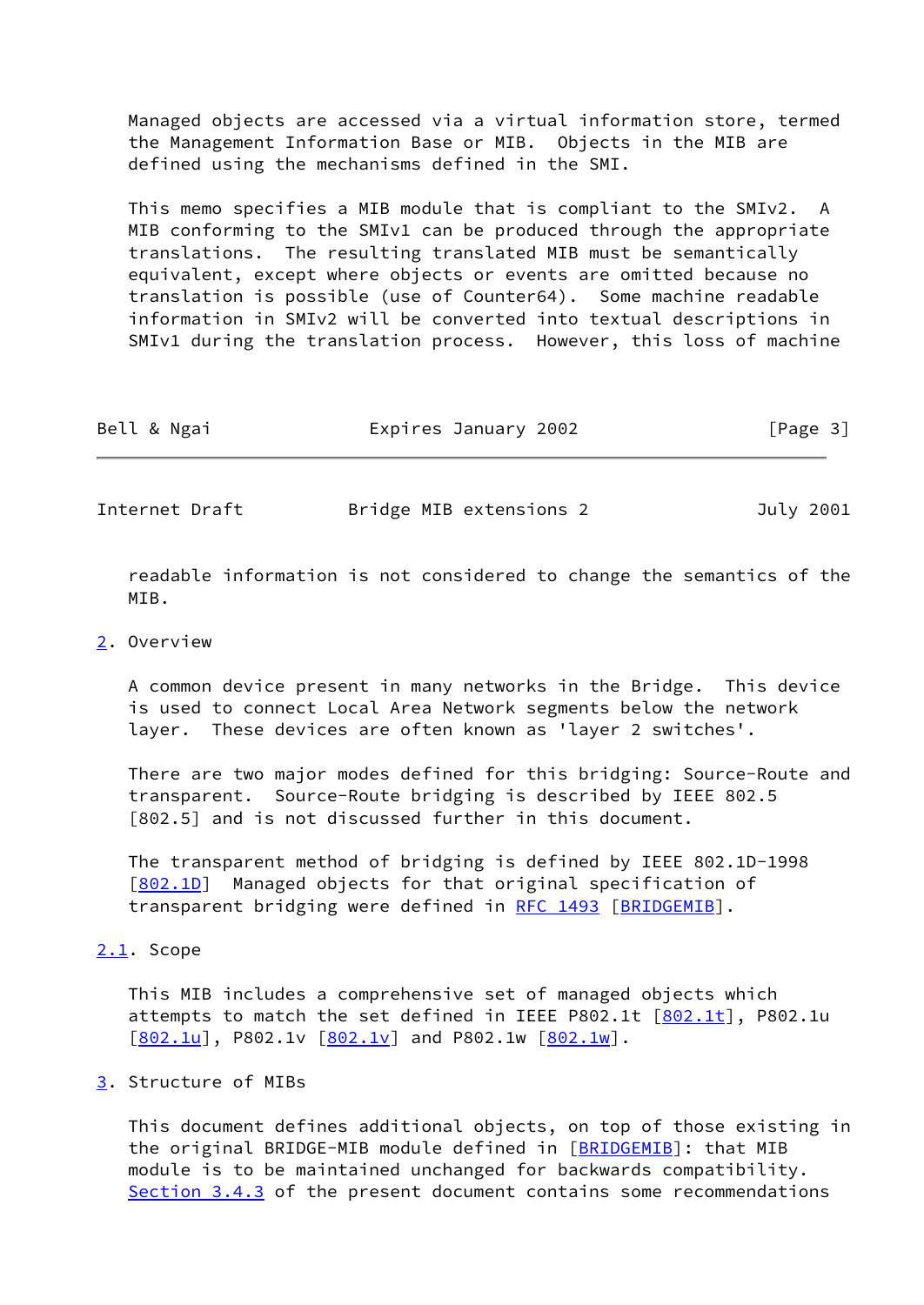regarding usage of objects in the original bridge MIB by devices implementing the enhancements defined here.

Three MIB modules are defined here:

- (1) Managed objects for an extended bridge MIB module RSTP-MIB for Rapid Spanning Tree Protocol defined by IEEE P802.1t and IEEE P802.1w.
- (2) Managed Objects for an extended virtual bridge MIB module U- BRIDGE-MIB for Restricted VLAN Registration control enhancement defined by IEEE P802.1u.
- (3) Managed Objects for an extended bridge MIB module V-BRIDGE-MIB for VLAN classification by Protocol and Port enhancement defined by IEEE P802.1v.

<span id="page-4-1"></span><span id="page-4-0"></span>

| Bell & Ngai                                                                    | Expires January 2002                                                                                                                                    |                                                                              | [Page $4$ ]                                                     |
|--------------------------------------------------------------------------------|---------------------------------------------------------------------------------------------------------------------------------------------------------|------------------------------------------------------------------------------|-----------------------------------------------------------------|
| Internet Draft                                                                 | Bridge MIB extensions 2                                                                                                                                 |                                                                              | July 2001                                                       |
| 3.1. Structure of RSTP-MIB                                                     |                                                                                                                                                         |                                                                              |                                                                 |
| shown below:                                                                   | Objects in this MIB are defined as an addition to the dot1dStp group<br>in the original bridge MIB [BRIDGE-MIB]. The overall structure is               |                                                                              |                                                                 |
| Bridge MIB Name                                                                |                                                                                                                                                         |                                                                              | IEEE $P802.1t(t)$ or $802.1w(w)$<br>Reference                   |
| dot1dStp<br>dot1dStpVersion<br>dot1dStpPathCostDefault<br>dot1dStpExtPortTable |                                                                                                                                                         |                                                                              | $(w)$ 17.6.1 ForceVersion                                       |
|                                                                                | dot1dStpPortProtocolMigration<br>dot1dStpPortAdminEdgePort<br>dot1dStpPortOperEdgePort<br>dot1dStpPortAdminPointToPoint<br>dot1dStpPortOperPointToPoint | $(w)$ 17.18.10 mcheck<br>(t) 18.3.3 adminEdgePort<br>(t) 18.3.4 operEdgePort | (w) 6.4.3 adminPointToPointMAC<br>(w) 6.4.3 operPointToPointMAC |

# <span id="page-4-2"></span>[3.2](#page-4-2). Structure of U-BRIDGE-MIB

Objects in this MIB are defined as an addition to the dot1qVlan group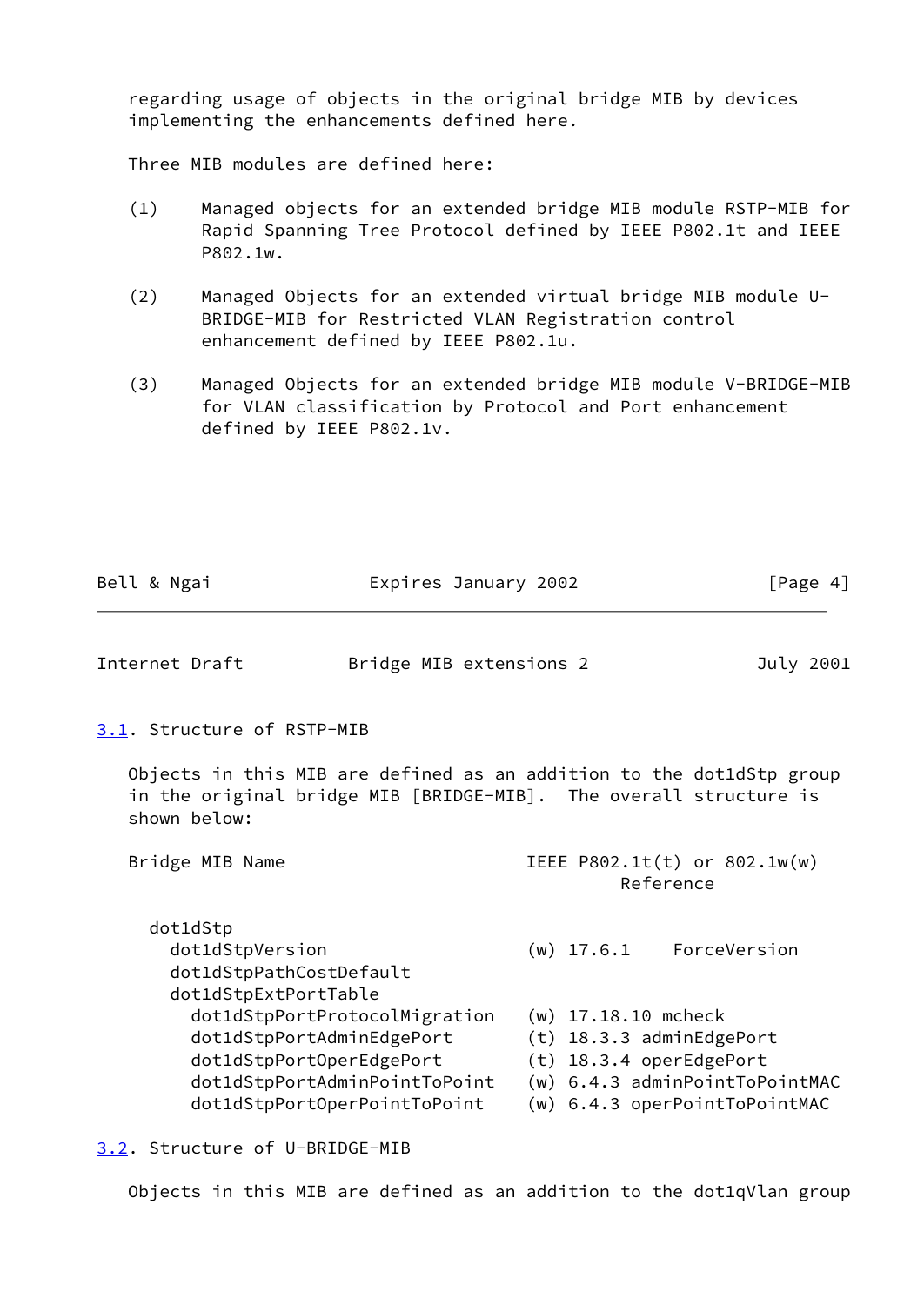<span id="page-5-0"></span> in the Virtual Bridge MIB [Q-BRIDGE-MIB]. The overall structure is shown below: Virtual Bridge MIB Name **IEEE P802.1u Reference**  dot1qVlan dot1qExtPortVlanTable dot1qPortRestrictedRegistration 11.2.3.2.3 Restricted VLAN Registration [3.3](#page-5-0). Structure of V-BRIDGE-MIB Objects in this MIB are arranged in a single group which is organized as a set of related objects. The overall structure and assignment of objects to the group is shown below: Bridge MIB Name IEEE P802.1v Reference dot1vProtocol dot1vProtocolGroupTable 8.6.4 Protocol Group Database, 8.6.2 Protocol Template dot1vProtocolTemplateFrameType dot1vProtocolTemplateProtocolValue dot1vProtocolGroupId 8.6.3 Protocol Group Identifier dot1vProtocolPortTable 8.4.4 VID Set for each Port

dot1vProtocolPortGroupId

| Bell & Ngai | Expires January 2002 | [Page 5] |
|-------------|----------------------|----------|
|             |                      |          |
|             |                      |          |

<span id="page-5-2"></span>Internet Draft Bridge MIB extensions 2 July 2001

#### dot1vProtocolGroupVid

#### <span id="page-5-1"></span>[3.3.1](#page-5-1). The dot1vProtocol Group

 This group contains objects that describe the bridge's state with respect VLAN classification by Protocol and Port. If VLAN classification is not supported, this group will not be implemented.

#### <span id="page-5-3"></span>[3.4](#page-5-3). Relationship to Other MIBs

 As described above, some IEEE 802.1D management objects have not been included in this MIB because they overlap with objects in other MIBs applicable to a bridge implementing this MIB. In particular, it is assumed that a bridge implementing this MIB will implement the original bridge MIB [\[BRIDGEMIB](#page-24-2)]. If the U-BRIDGE-MIB and V-BRIDGE-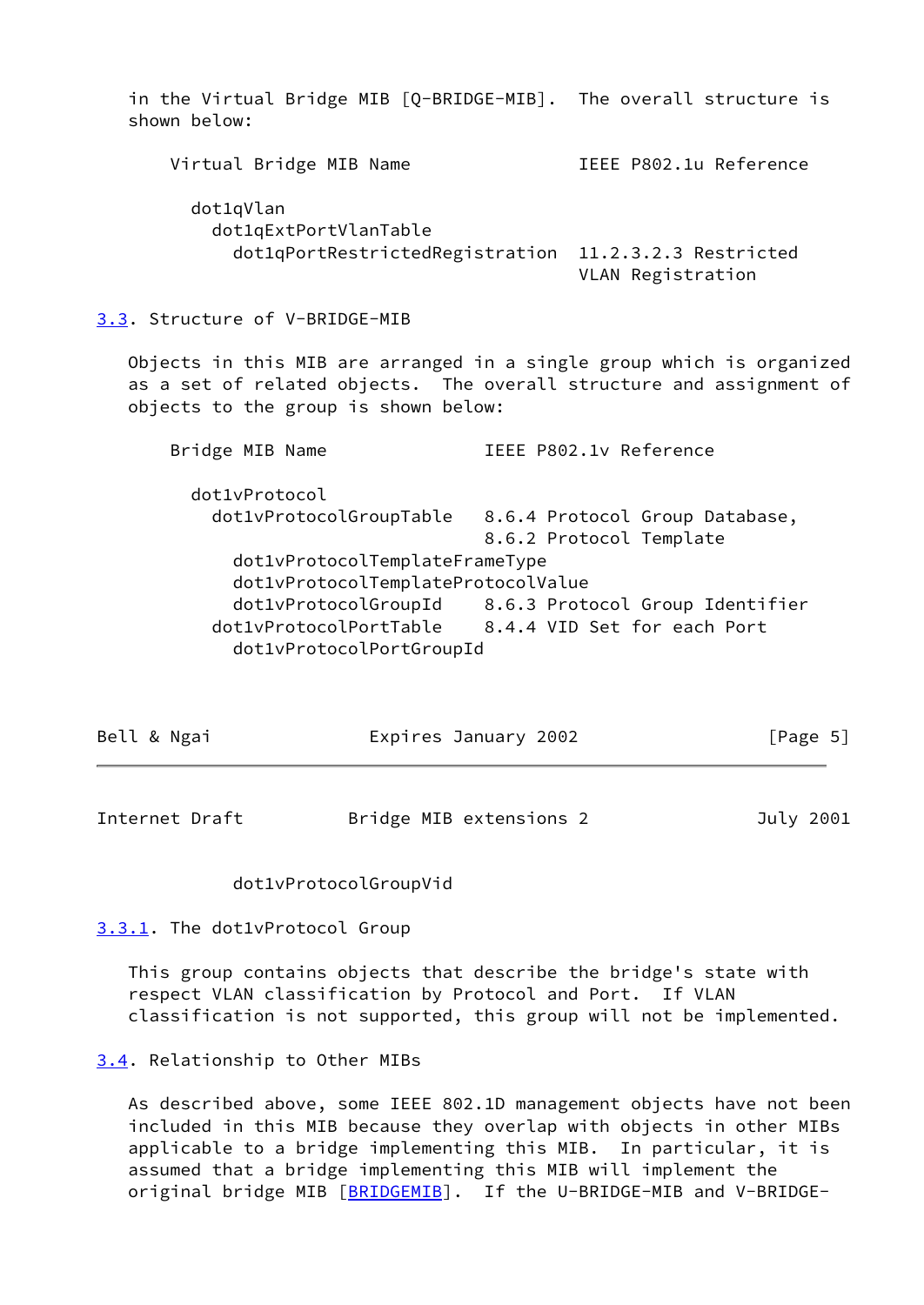MIB modules are implemented, a bridge will also implement the Q- BRIDGE-MIB module defined in [RFC 2674](https://datatracker.ietf.org/doc/pdf/rfc2674) [[QBRIDGEMIB\]](#page-24-5).

<span id="page-6-0"></span>[3.4.1](#page-6-0). Relation to Original Bridge MIB

 This section defines how objects in the original bridge MIB module [\[BRIDGEMIB](#page-24-2)] should be represented for devices which implement all the MIB modules described in this memo. Some of the old objects are less useful in such devices but must still be implemented for reasons of backwards compatibility.

<span id="page-6-1"></span>[3.4.1.1](#page-6-1). The dot1dBase Group

 This mandatory group contains the objects which are applicable to all types of bridges. Interpretation of this group is unchanged.

<span id="page-6-2"></span>[3.4.1.2](#page-6-2). The dot1dStp Group

 This group contains the objects that denote the bridge's state with respect to the Spanning Tree Protocol. If a node does not implement the Spanning Tree Protocol, this group will not be implemented.

 In a device supporting the Spanning Tree Algorithm and Protocol defined in IEEE 802.1D-1998 Clause 8, interpretation of this group is unchanged.

 In a device supporting the Rapid Spanning Tree Algorithm and Protocol defined in IEEE 802.1w Clause 17, the interpretation of objects in this group is unchanged except for those listed below:

dot1dStpPriority

 Definition remains unchanged, but the permissible values are changed to 0-61440, in steps of 4096.

<span id="page-6-3"></span>

| Bell & Ngai                                  | Expires January 2002                                                                                 | [Page 6]  |
|----------------------------------------------|------------------------------------------------------------------------------------------------------|-----------|
| Internet Draft                               | Bridge MIB extensions 2                                                                              | July 2001 |
| dot1dStpPortPriority                         | Definition remains unchanged, but the permissible values are<br>changed to $0-240$ , in steps of 16. |           |
| dot1dStpTimeSinceTopologyChange<br>non-zero. | The time since the tcWhile timer for any port on this Bridge was                                     |           |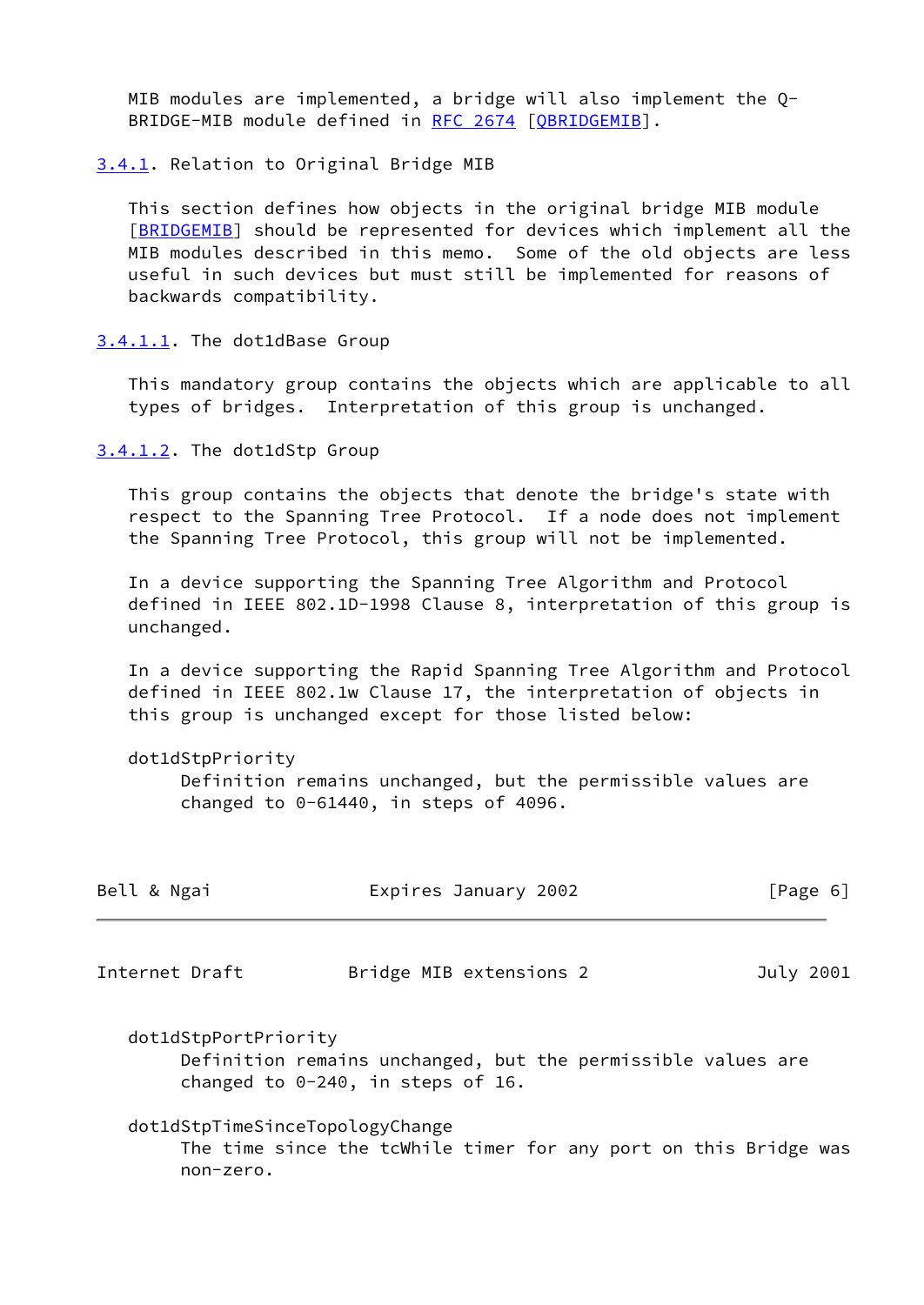dot1dStpTopChanges

 The number of times that there have been at least one non-zero tcWhile timer on this Bridge.

 In a device supporting the 32-bit default Path Costs defined in IEEE 802.1t Table 8-5, the interpretation of objects in this group is unchanged except for the following:

dot1dStpPortPathCost

 Definition remains unchanged, but the permissible values are extended to 1-200,000,000.

<span id="page-7-0"></span>[3.4.1.3](#page-7-0). The dot1dTp Group

 This group contains objects that describe the entity's state with respect to transparent bridging. Interpretation for this group is unchanged.

<span id="page-7-1"></span>[3.4.1.4](#page-7-1). The dot1dStatic Group

 This group contains objects that describe the entity's state with respect to destination-address filtering. Interpretation for this group is unchanged.

<span id="page-7-2"></span>[3.4.2](#page-7-2). Relation to the Q-BRIDGE-MIB module defined in [RFC 2674](https://datatracker.ietf.org/doc/pdf/rfc2674)

 This section defines how objects in the Q-BRIDGE-MIB module [OBRIDGEMIB] should be represented for devices which implement the U-BRIDGE-MIB and V-BRIDGE-MIB module described in this memo.

<span id="page-7-3"></span>[3.4.2.1](#page-7-3). The dot1qBase Group

 This mandatory group contains the objects which are applicable to all bridges implementing IEEE 802.1Q virtual LANs.

<span id="page-7-4"></span>[3.4.2.2](#page-7-4). The dot1qTp Group

 This group contains objects that control the operation and report the status of transparent bridging.

| Bell & Ngai | Expires January 2002 | [Page 7] |
|-------------|----------------------|----------|
|             |                      |          |

<span id="page-7-6"></span>

| Internet Draft | Bridge MIB extensions 2 | July 2001 |  |
|----------------|-------------------------|-----------|--|
|                |                         |           |  |

<span id="page-7-5"></span>[3.4.2.3](#page-7-5). The dot1qStatic Group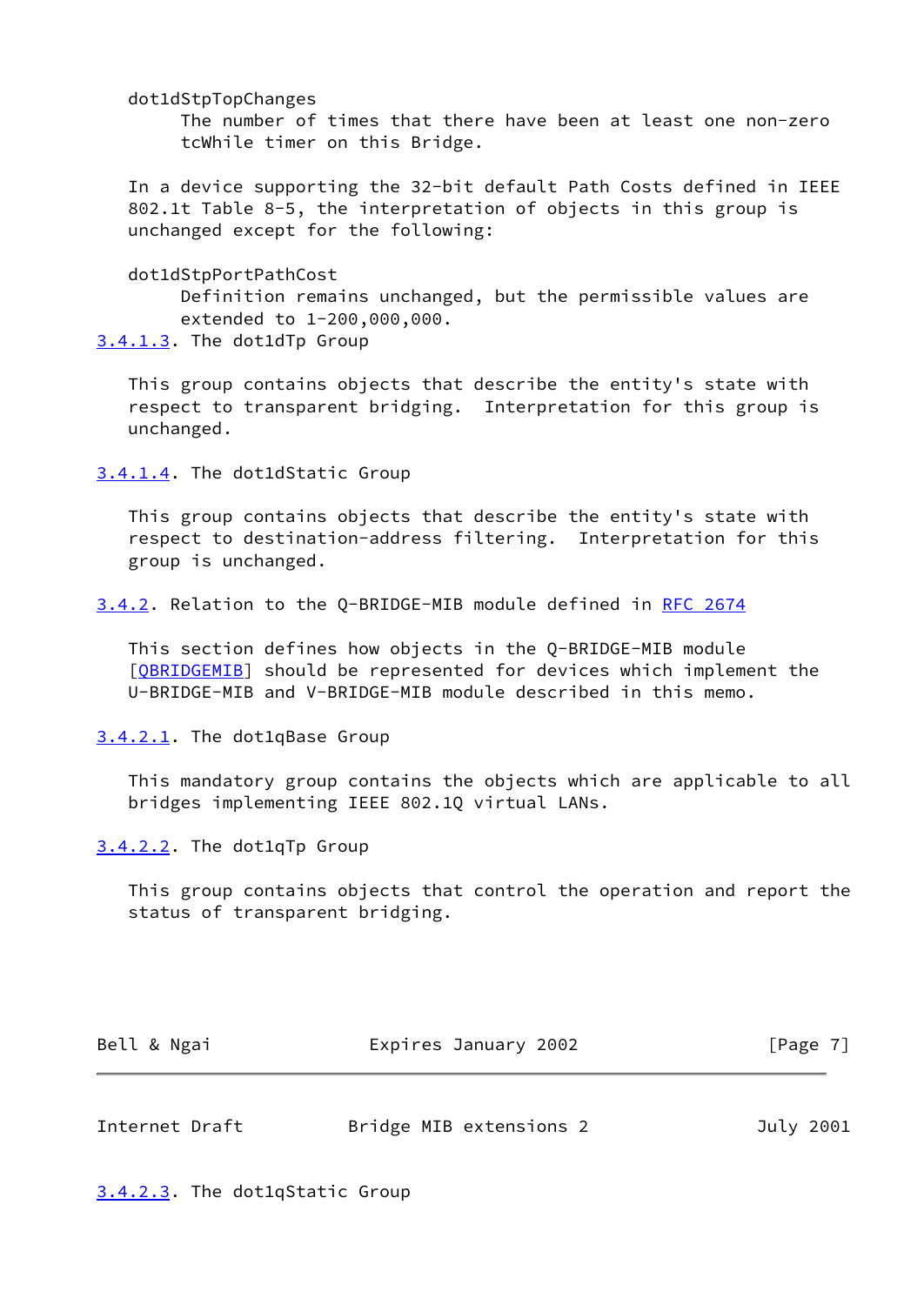This group contains objects that control static configuration information for transparent bridging.

<span id="page-8-0"></span>[3.4.2.4](#page-8-0). The dot1qVlan Group

 This group contains objects that control configuration and report status of the Virtual LANs known to a bridge.

<span id="page-8-1"></span>[4](#page-8-1). Definitions for RSTP-MIB

RSTP-MIB DEFINITIONS ::= BEGIN

-- -------------------------------------------------------------

-- MIB for IEEE 802.1w Rapid Spanning Tree Protocol

-- -------------------------------------------------------------

# IMPORTS MODULE-IDENTITY, OBJECT-TYPE FROM SNMPv2-SMI TruthValue FROM SNMPv2-TC MODULE-COMPLIANCE, OBJECT-GROUP FROM SNMPv2-CONF dot1dBridge, dot1dStp, dot1dStpPortEntry FROM BRIDGE-MIB; rstpMIB MODULE-IDENTITY LAST-UPDATED "200107130000Z" ORGANIZATION "IETF Bridge MIB Working Group" CONTACT-INFO "Email: Bridge-mib@ietf.org" DESCRIPTION "The Bridge MIB Extension module for managing devices that support the Rapid Spanning Tree Protocol defined by IEEE 802.1w." REVISION "200107130000Z" DESCRIPTION "Draft 0" ::= { dot1dBridge 11 } -- ------------------------------------------------------------- -- Addition to the dot1dStp group -- -------------------------------------------------------------

dot1dStpVersion OBJECT-TYPE SYNTAX INTEGER {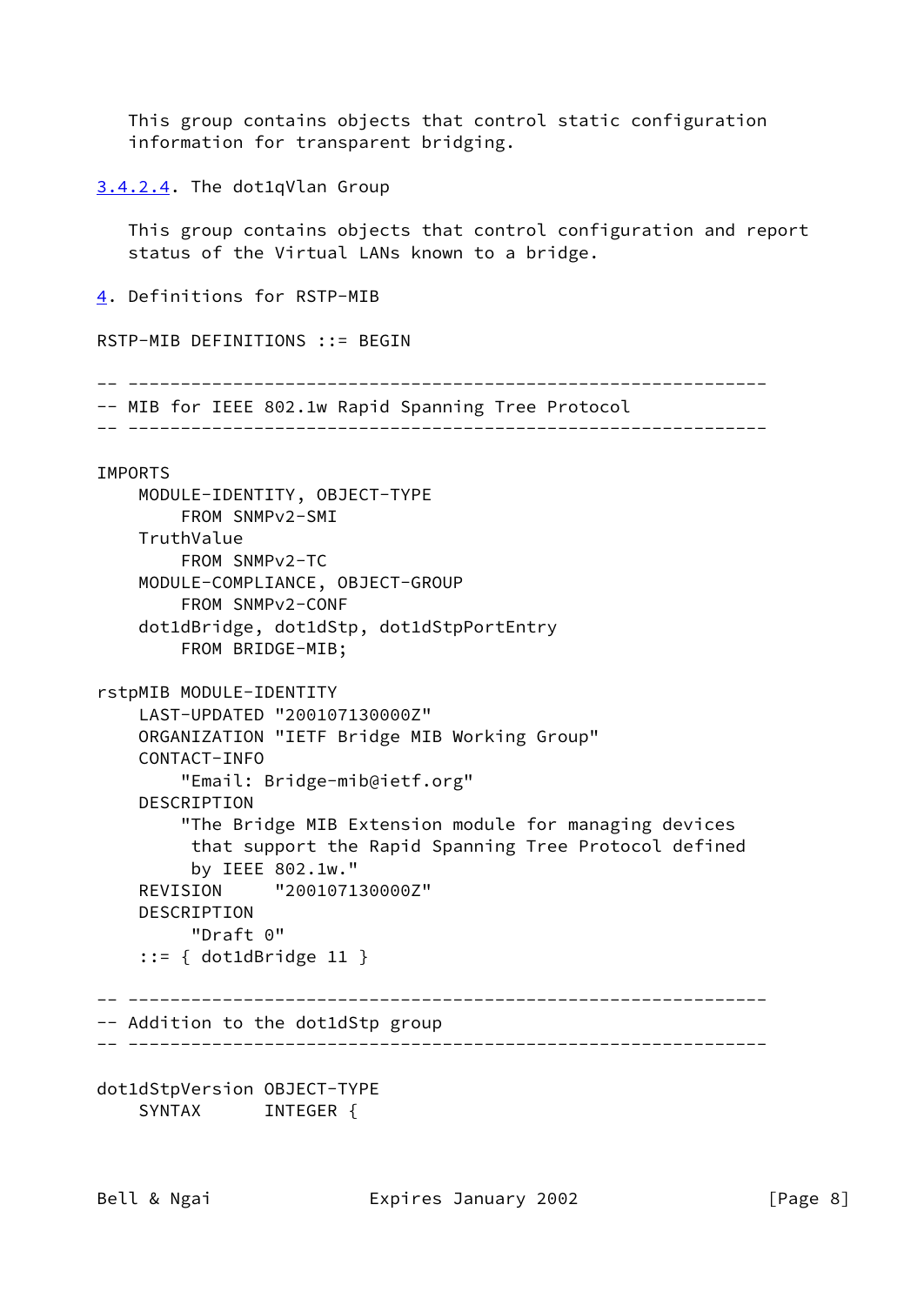```
Internet Draft Bridge MIB extensions 2 July 2001
                    stpCompatible(0),
                    rstp(2)
 }
    MAX-ACCESS read-write
     STATUS current
     DESCRIPTION
         "The version of Spanning Tree Protocol the bridge is
         currently running. The value 'stpCompatible(0)'
         indicates the Spanning Tree Protocol specified in
         IEEE 802.1D and 'rstp(2)' indicates the Rapid Spanning
         Tree Protocol specified in IEEE 802.1w. New value may
         be defined as future versions of the protocol become
         available."
    REFERENCE
        "IEEE 802.1w clause 14.8.1, 17.12, 17.16.1"
     DEFVAL { rstp }
     ::= { dot1dStp 16 }
dot1dStpPathCostDefault OBJECT-TYPE
    SYNTAX INTEGER {
                    stp8021d1998(1),
                    stp8021t2001(2)
 }
    MAX-ACCESS read-write
     STATUS current
     DESCRIPTION
         "The version of the Spanning Tree default Path Costs that
         are to be used by this Bridge. A value of 8021d1998(1)
         uses the 16-bit default Path Costs from IEEE Std. 802.1D-1998.
         A value of stp8021t2001(2) uses the 32-bit default Path
         Costs from IEEE Std. 802.1t."
     REFERENCE
         "IEEE 802.1D & 802.1t Table 8-5"
     ::= { dot1dStp 17 }
dot1dStpExtPortTable OBJECT-TYPE
     SYNTAX SEQUENCE OF Dot1dStpExtPortEntry
    MAX-ACCESS not-accessible
    STATUS current
     DESCRIPTION
         "A table that contains port-specific Rapid Spanning Tree
         information."
     ::= { dot1dStp 18 }
dot1dStpExtPortEntry OBJECT-TYPE
     SYNTAX Dot1dStpExtPortEntry
```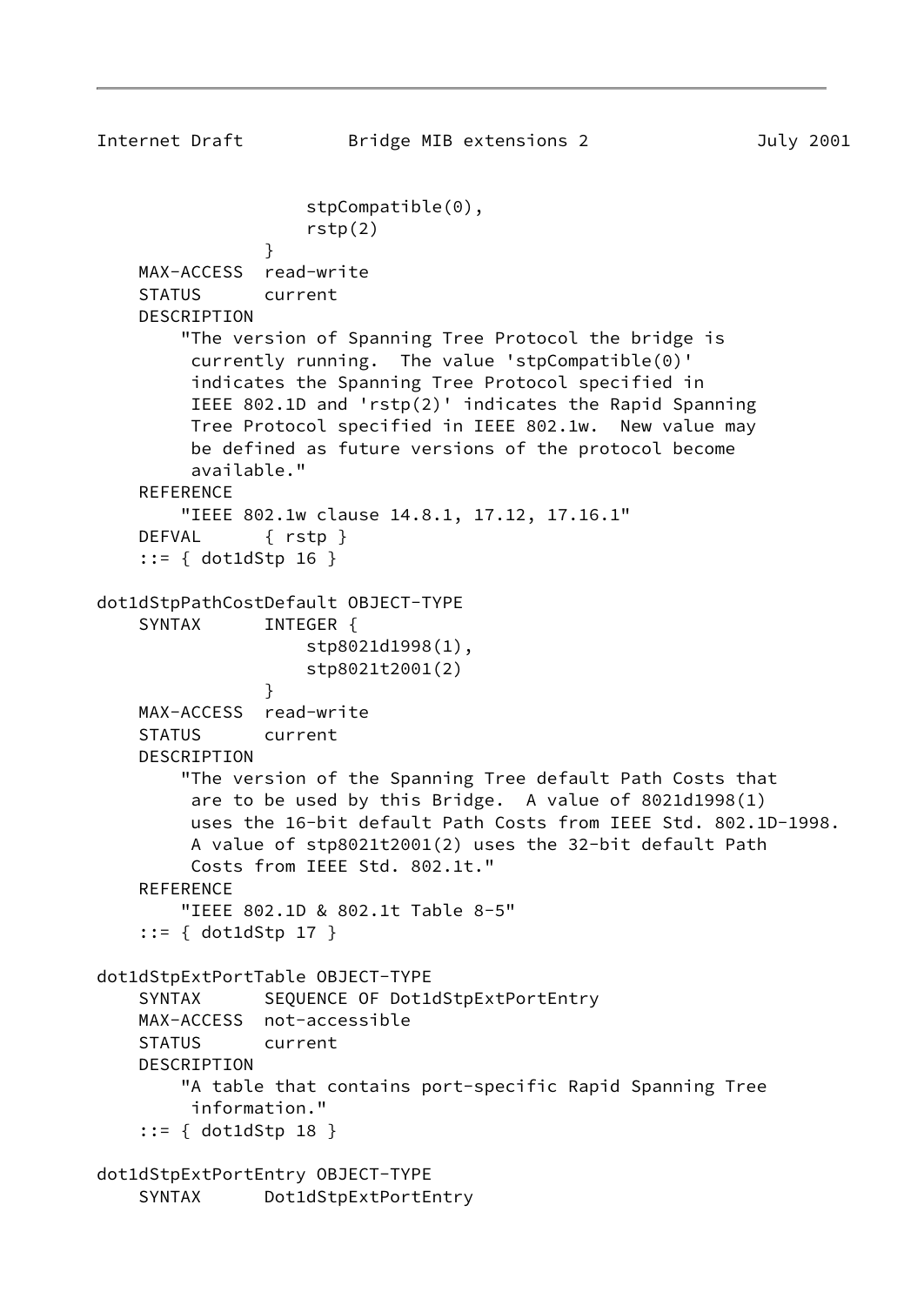MAX-ACCESS not-accessible STATUS current

| Bell & Ngai                                                       | Expires January 2002                                                                                                                                                                                                                                                                                                                                                                                          | [Page 9]     |
|-------------------------------------------------------------------|---------------------------------------------------------------------------------------------------------------------------------------------------------------------------------------------------------------------------------------------------------------------------------------------------------------------------------------------------------------------------------------------------------------|--------------|
| Internet Draft                                                    | Bridge MIB extensions 2                                                                                                                                                                                                                                                                                                                                                                                       | July 2001    |
| DESCRIPTION<br>each port."<br><b>AUGMENTS</b>                     | "A list of Rapid Spanning Tree information maintained by<br>{ dot1dStpPortEntry }<br>$::= \{ dot1dStepExtPortTable 1 \}$                                                                                                                                                                                                                                                                                      |              |
| Dot1dStpExtPortEntry ::=<br>SEQUENCE {<br>}                       | dot1dStpPortProtocolMigration<br>TruthValue,<br>dot1dStpPortAdminEdgePort<br>TruthValue,<br>dot1dStpPortOperEdgePort<br>TruthValue,<br>dot1dStpPortAdminPointToPoint<br>INTEGER,<br>dot1dStpPortOperPointToPoint<br>TruthValue                                                                                                                                                                                |              |
| <b>SYNTAX</b><br><b>STATUS</b><br>DESCRIPTION<br><b>REFERENCE</b> | dot1dStpPortProtocolMigration OBJECT-TYPE<br>TruthValue<br>MAX-ACCESS read-write<br>current<br>"When operating in RSTP (version 2) mode, writing TRUE(1)<br>to this object forces this port to transmit RSTP BPDUs.<br>Any other operation on this object has no effect and<br>it always returns FALSE(2) when read."<br>"IEEE 802.1w clause 14.8.2.4, 17.18.10, 17.26"<br>$::= \{ dot1dStpExtPortEntry 1 \}$ |              |
| <b>SYNTAX</b><br><b>STATUS</b><br>DESCRIPTION                     | dot1dStpPortAdminEdgePort OBJECT-TYPE<br>TruthValue<br>MAX-ACCESS read-write<br>current<br>"The administrative value of the Edge Port parameter.                                                                                                                                                                                                                                                              | $\mathsf{A}$ |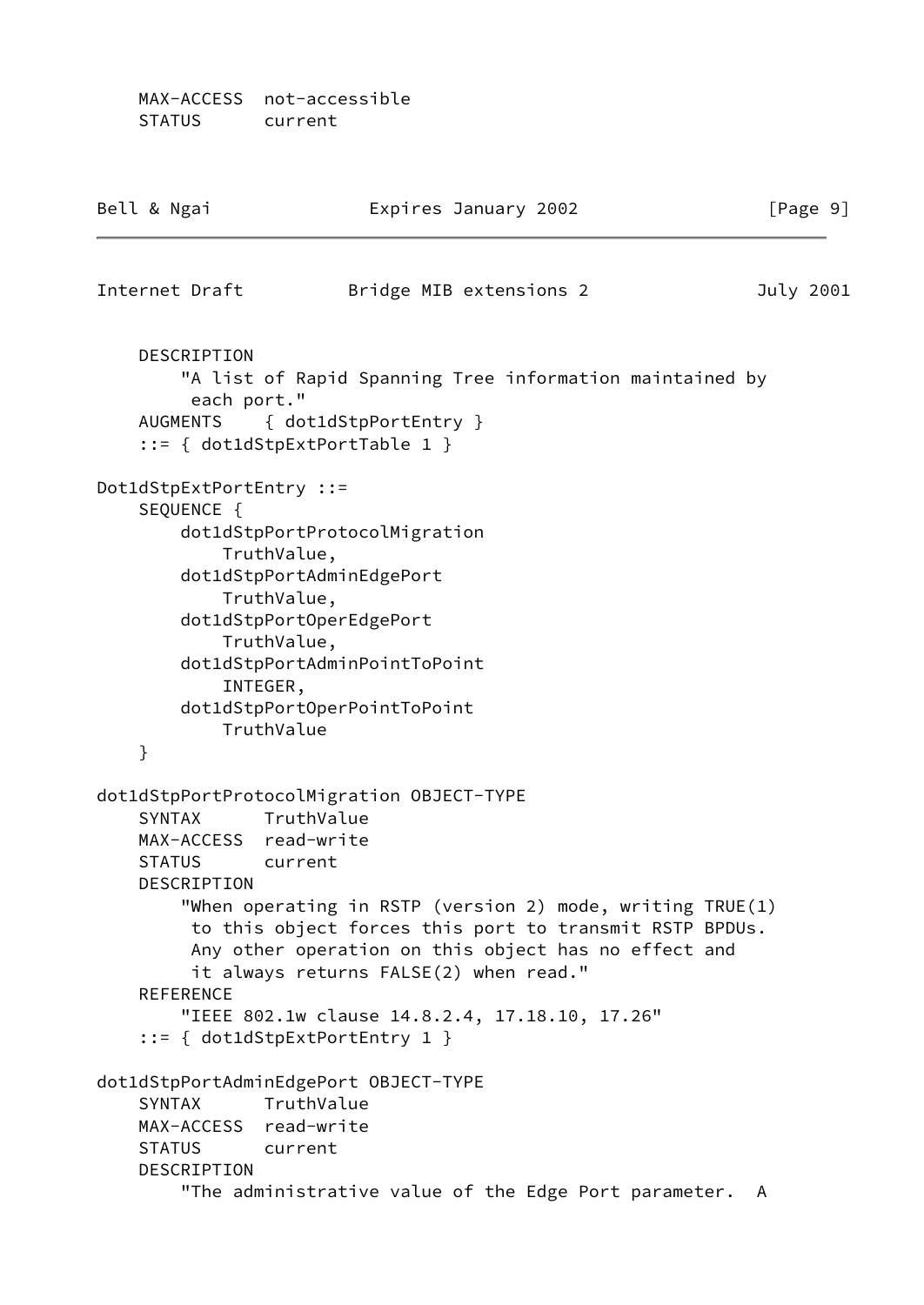value of TRUE(1) indicates that this port should be assumed as an edge-port and a value of FALSE(2) indicates that this port should be assumed as a non-edge-port." **REFERENCE**  "IEEE 802.1t clause 14.8.2, 18.3.3" ::= { dot1dStpExtPortEntry 2 } dot1dStpPortOperEdgePort OBJECT-TYPE SYNTAX TruthValue Bell & Ngai **Expires January 2002** [Page 10] Internet Draft Bridge MIB extensions 2 July 2001 MAX-ACCESS read-only STATUS current DESCRIPTION "The operational value of the Edge Port parameter. The object is initialized to the value of dot1dStpPortAdminEdgePort and is set FALSE on reception of a BPDU." REFERENCE "IEEE 802.1t clause 14.8.2, 18.3.4" ::= { dot1dStpExtPortEntry 3 } dot1dStpPortAdminPointToPoint OBJECT-TYPE SYNTAX INTEGER { forceTrue(0), forceFalse(1), auto(2) } MAX-ACCESS read-write STATUS current DESCRIPTION "The administrative point-to-point status of the LAN segment attached to this port. A value of forceTrue(0) indicates that this port should always be treated as if it is connected to a point-to-point link. A value of forceFalse(1) indicates that this port should be treated as having a shared media connection. A value of auto(2) indicates that this port is considered to have a point-to-point link if it is an Aggregator and all of its members are aggregatable, or if the MAC entity is configured for full duplex operation, either through auto-negotiation or by management means." **REFERENCE** "IEEE 802.1w clause 6.4.3, 6.5, 14.8.2"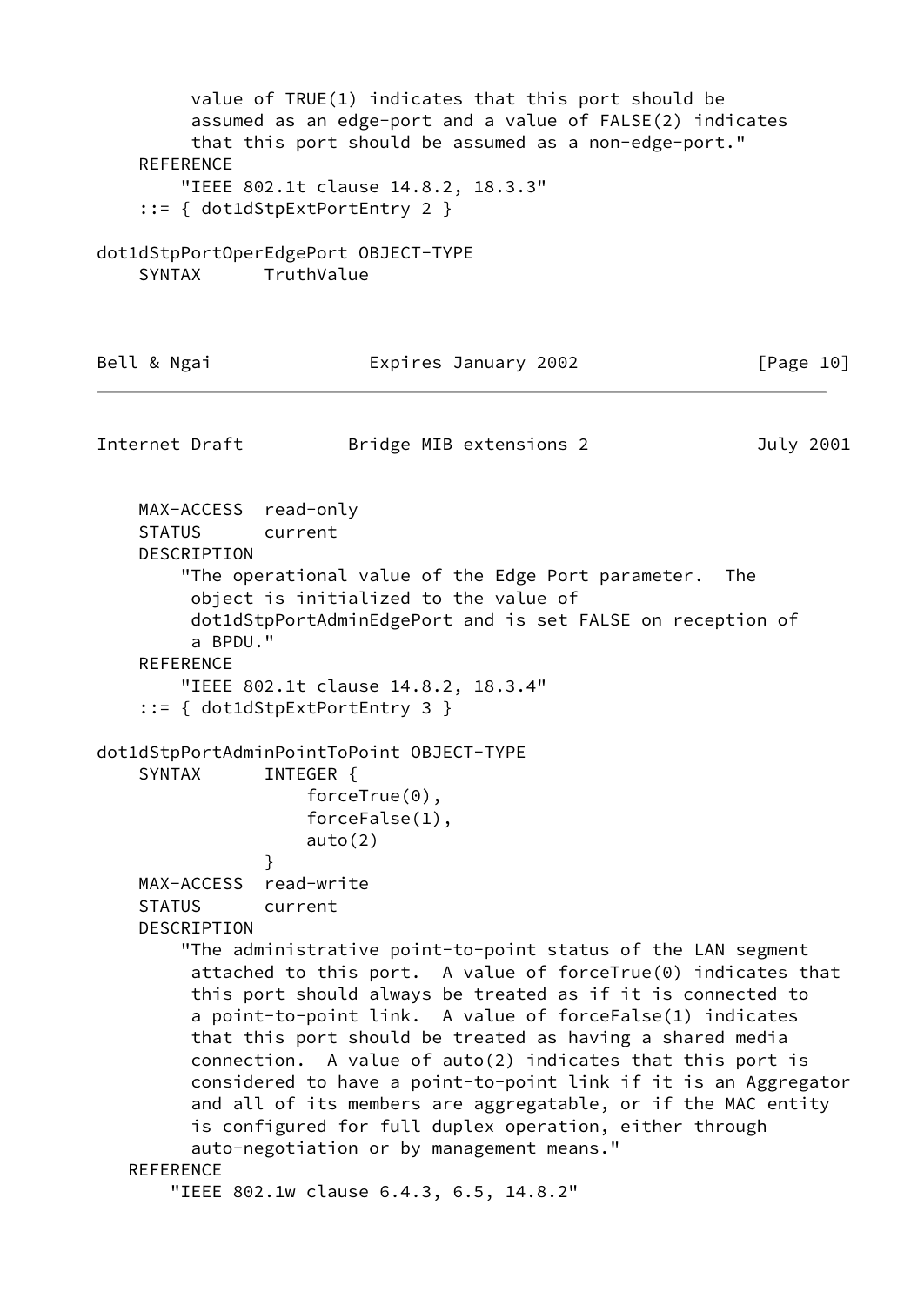```
 ::= { dot1dStpExtPortEntry 4 }
dot1dStpPortOperPointToPoint OBJECT-TYPE
     SYNTAX TruthValue
    MAX-ACCESS read-only
    STATUS current
     DESCRIPTION
         "The operational point-to-point status of the LAN segment
         attached to this port. It indicates whether a port is
         considered to have a point-to-point connection or not.
         The value is determined by management or by auto-detection,
         as described in the dot1dStpPortAdminPointToPoint object."
    REFERENCE
        "IEEE 802.1w clause 6.4.3, 6.5, 14.8.2"
     ::= { dot1dStpExtPortEntry 5 }
Bell & Ngai Expires January 2002 [Page 11]
Internet Draft Bridge MIB extensions 2 3uly 2001
-- -------------------------------------------------------------
-- rstpMIB - Conformance Information
-- -------------------------------------------------------------
rstpConformance OBJECT IDENTIFIER ::= { rstpMIB 1 }
rstpGroups OBJECT IDENTIFIER ::= { rstpConformance 1 }
rstpCompliances OBJECT IDENTIFIER ::= { rstpConformance 2 }
-- -------------------------------------------------------------
-- Units of conformance
-- -------------------------------------------------------------
rstpBridgeGroup OBJECT-GROUP
    OBJECTS {
        dot1dStpVersion
    }
    STATUS current
    DESCRIPTION
        "Rapid Spanning Tree information for the bridge."
     ::= { rstpGroups 1 }
rstpDefaultPathCostGroup OBJECT-GROUP
    OBJECTS {
```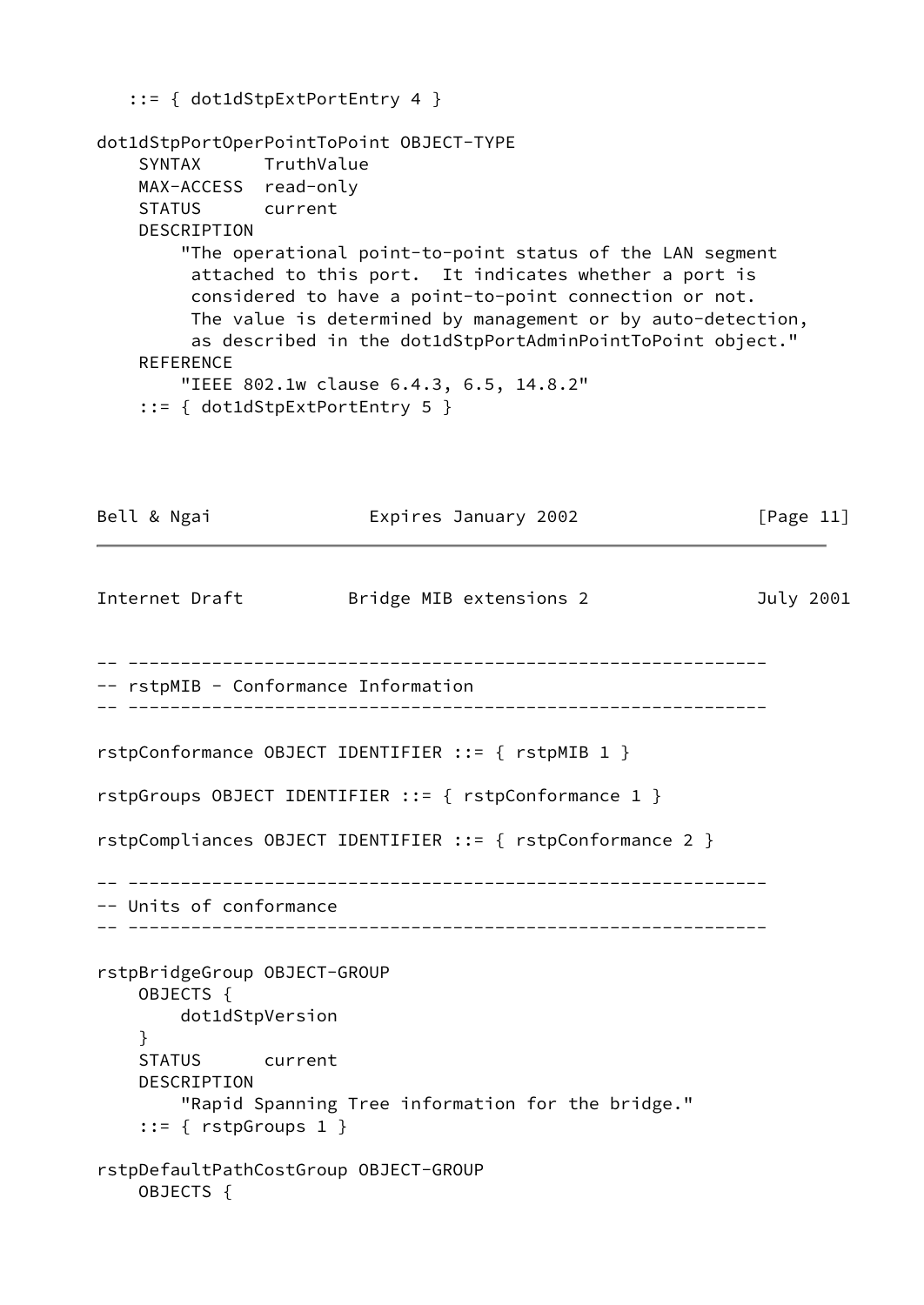```
 dot1dStpPathCostDefault
    }
    STATUS current
     DESCRIPTION
        "Default Spanning Tree path cost information."
     ::= { rstpGroups 2 }
rstpPortGroup OBJECT-GROUP
    OBJECTS {
        dot1dStpPortProtocolMigration,
        dot1dStpPortAdminEdgePort,
        dot1dStpPortOperEdgePort,
        dot1dStpPortAdminPointToPoint,
        dot1dStpPortOperPointToPoint
     }
    STATUS current
     DESCRIPTION
        "Rapid Spanning Tree information for individual ports."
     ::= { rstpGroups 3 }
-- -------------------------------------------------------------
-- Compliance statements
-- -------------------------------------------------------------
Bell & Ngai Expires January 2002 [Page 12]
Internet Draft Bridge MIB extensions 2 July 2001
rstpCompliance MODULE-COMPLIANCE
     STATUS current
     DESCRIPTION
        "The compliance statement for device support of bridging
         services."
    MODULE
        MANDATORY-GROUPS {
            rstpBridgeGroup,
            rstpPortGroup
 }
     ::= { rstpCompliances 1 }
END
5. Definitions for U-BRIDGE-MIB
U-BRIDGE-MIB DEFINITIONS ::= BEGIN
```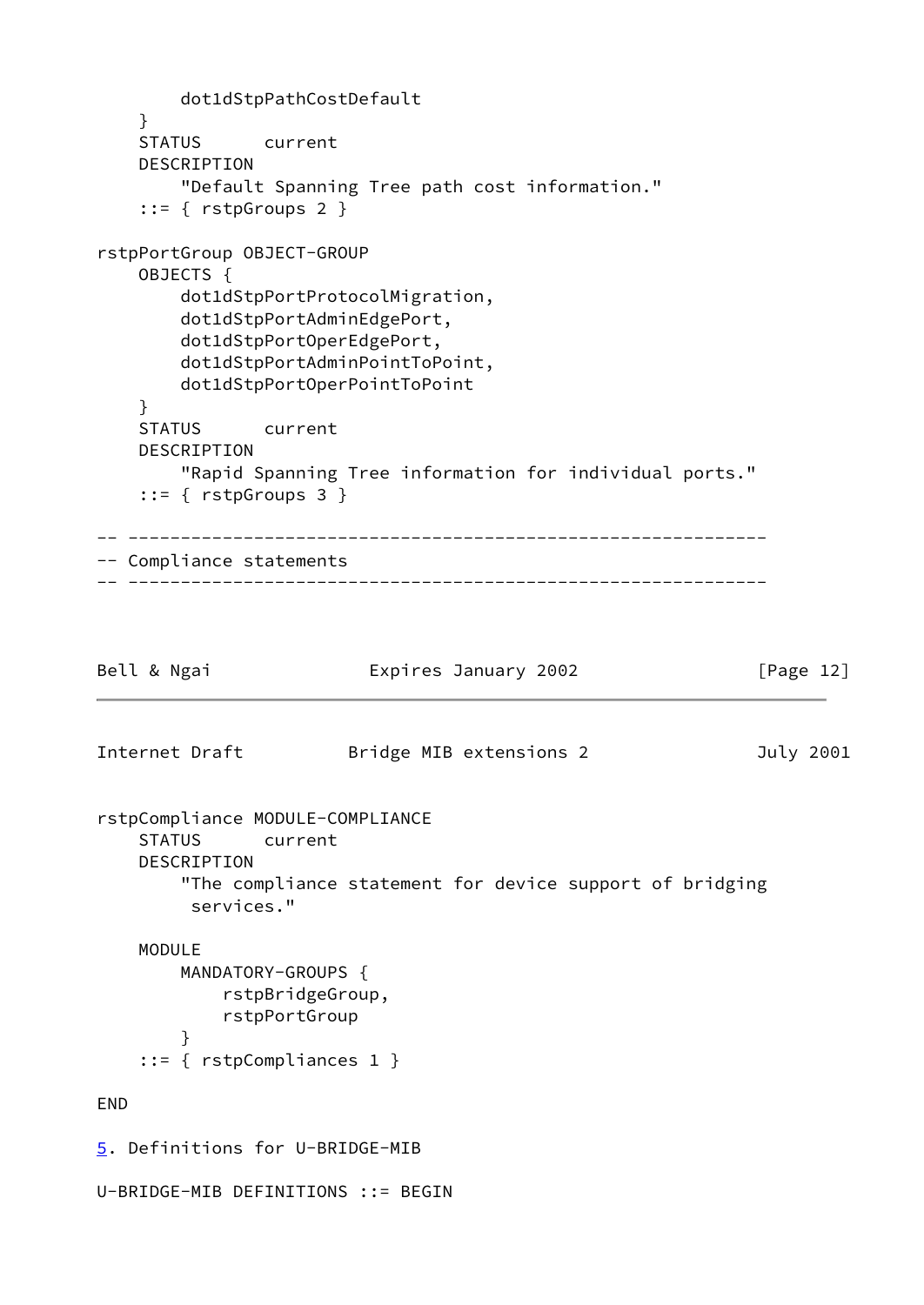-- ------------------------------------------------------------- -- MIB for IEEE 802.1u Restricted Group Registration -- ------------------------------------------------------------- IMPORTS MODULE-IDENTITY, OBJECT-TYPE FROM SNMPv2-SMI TruthValue FROM SNMPv2-TC MODULE-COMPLIANCE, OBJECT-GROUP FROM SNMPv2-CONF dot1dBridge, dot1dBasePortEntry FROM BRIDGE-MIB dot1qPortVlanEntry FROM Q-BRIDGE-MIB; uBridgeMIB MODULE-IDENTITY LAST-UPDATED "200107130000Z" ORGANIZATION "IETF Bridge MIB Working Group" CONTACT-INFO "Email: Bridge-mib@ietf.org" DESCRIPTION "The Bridge MIB Extension module for managing devices that allow control over dynamic VLAN registration through Restricted VLAN Registration as defined by IEEE 802.1u." REVISION "200107130000Z" DESCRIPTION "Draft 0" ::= { dot1dBridge 12 } Bell & Ngai **Expires January 2002** [Page 13] Internet Draft Bridge MIB extensions 2 3uly 2001 -- ------------------------------------------------------------- -- Augmentation to the dot1qPortVlanTable -- ------------------------------------------------------------ dot1qExtPortVlanTable OBJECT-TYPE SYNTAX SEQUENCE OF Dot1qExtPortVlanEntry MAX-ACCESS not-accessible STATUS current DESCRIPTION "A table containing per port Restricted VLAN Registration control information."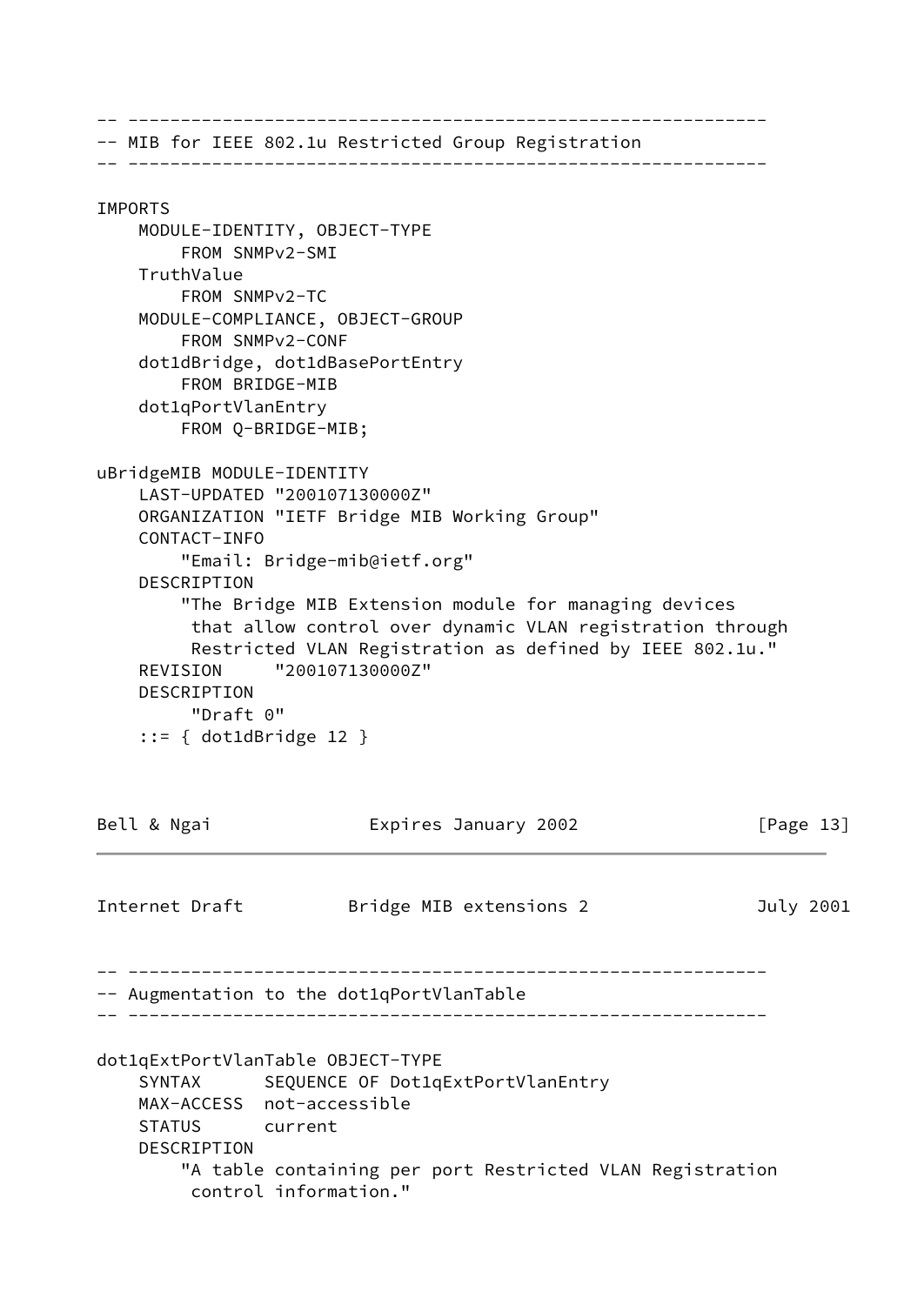```
 ::= { dot1qVlan 11 }
dot1qExtPortVlanEntry OBJECT-TYPE
     SYNTAX Dot1qExtPortVlanEntry
    MAX-ACCESS not-accessible
    STATUS current
    DESCRIPTION
         "Information controlling VLAN Registration for a port
         on the device. This is indexed by dot1dBasePort."
    AUGMENTS { dot1dBasePortEntry }
     ::= { dot1qExtPortVlanTable 1 }
Dot1qExtPortVlanEntry ::=
     SEQUENCE {
        dot1qPortRestrictedRegistration
            TruthValue
    }
dot1qPortRestrictedRegistration OBJECT-TYPE
     SYNTAX TruthValue
    MAX-ACCESS read-write
     STATUS current
    DESCRIPTION
         "The state of Restricted Registration on this port.
         If the value of this control is true(1), then creation
         of a new dynamic VLAN entry is permitted only if there
         is a Static VLAN Registration Entry for the VLAN concerned,
         in which the Registrar Administrative Control value for
         this port is Normal Registration."
     REFERENCE
        "IEEE 802.1u clause 11.2.3.2.3, 12.10.1.7."
     DEFVAL { false }
     ::= { dot1qExtPortVlanEntry 1 }
 -- -------------------------------------------------------------
-- uBridgeMIB - Conformance Information
-- -------------------------------------------------------------
Bell & Ngai Expires January 2002 [Page 14]
Internet Draft Bridge MIB extensions 2 3uly 2001
uBridgeConformance OBJECT IDENTIFIER ::= { uBridgeMIB 1 }
uBridgeGroups OBJECT IDENTIFIER ::= { uBridgeConformance 1 }
```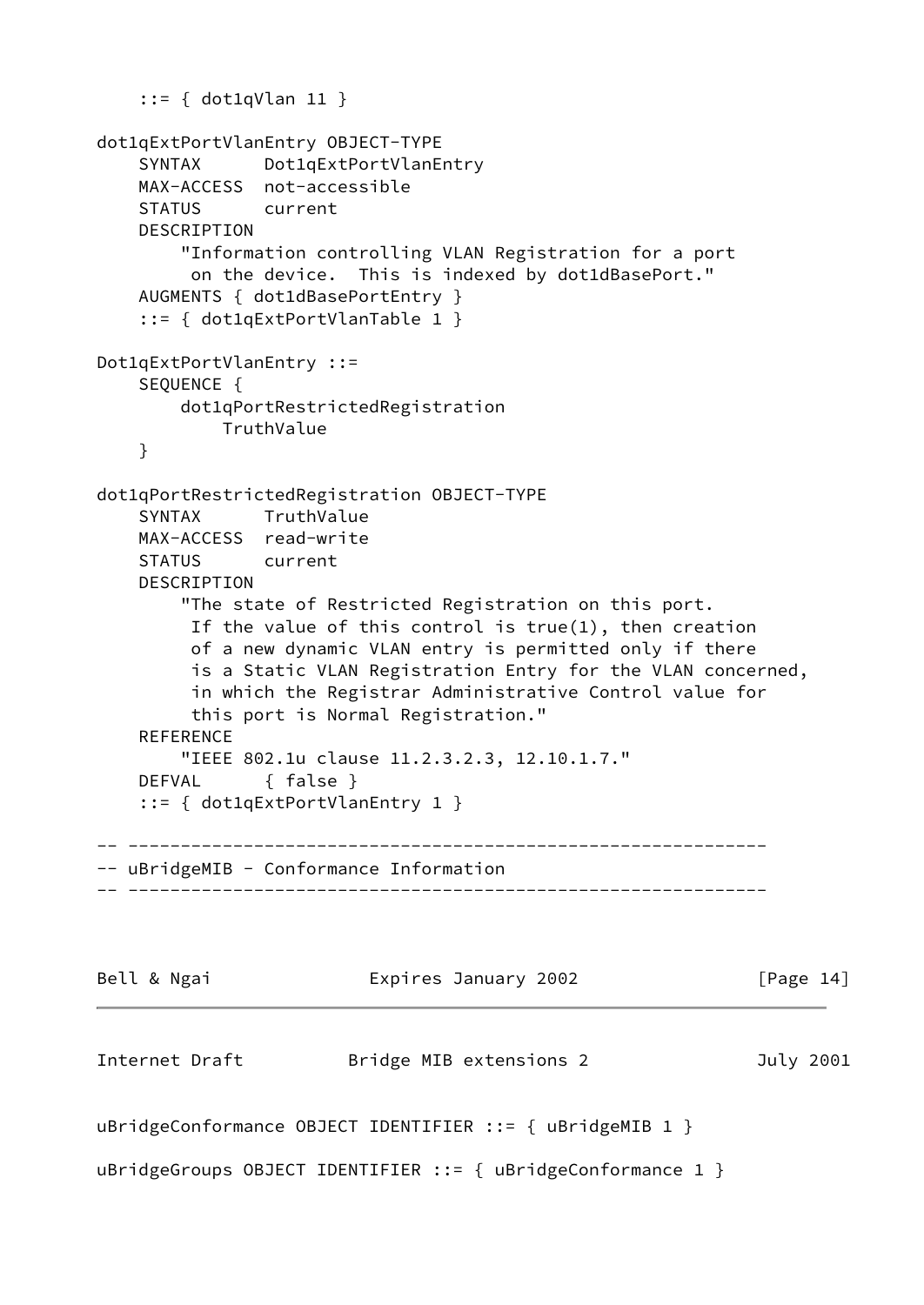uBridgeCompliances OBJECT IDENTIFIER ::= { uBridgeConformance 2 } -- ------------------------------------------------------------- -- Units of conformance -- ------------------------------------------------------------ uBridgePortGroup OBJECT-GROUP OBJECTS { dot1qPortRestrictedRegistration } STATUS current DESCRIPTION "Per-port Restricted VLAN Registration Control parameter" ::= { uBridgeGroups 1 } -- ------------------------------------------------------------- -- Compliance statements -- ------------------------------------------------------------ uBridgeCompliance MODULE-COMPLIANCE STATUS current DESCRIPTION "The compliance statement for device support of bridging services." MODULE MANDATORY-GROUPS { uBridgePortGroup } ::= { uBridgeCompliances 1 } END [6](#page-16-0). Definitions for V-BRIDGE-MIB V-BRIDGE-MIB DEFINITIONS ::= BEGIN -- ------------------------------------------------------------- -- MIB for IEEE 802.1v VLAN Classification by Protocol and Port -- ------------------------------------------------------------- IMPORTS MODULE-IDENTITY, OBJECT-TYPE FROM SNMPv2-SMI

<span id="page-16-0"></span>Bell & Ngai **Expires January 2002** [Page 15]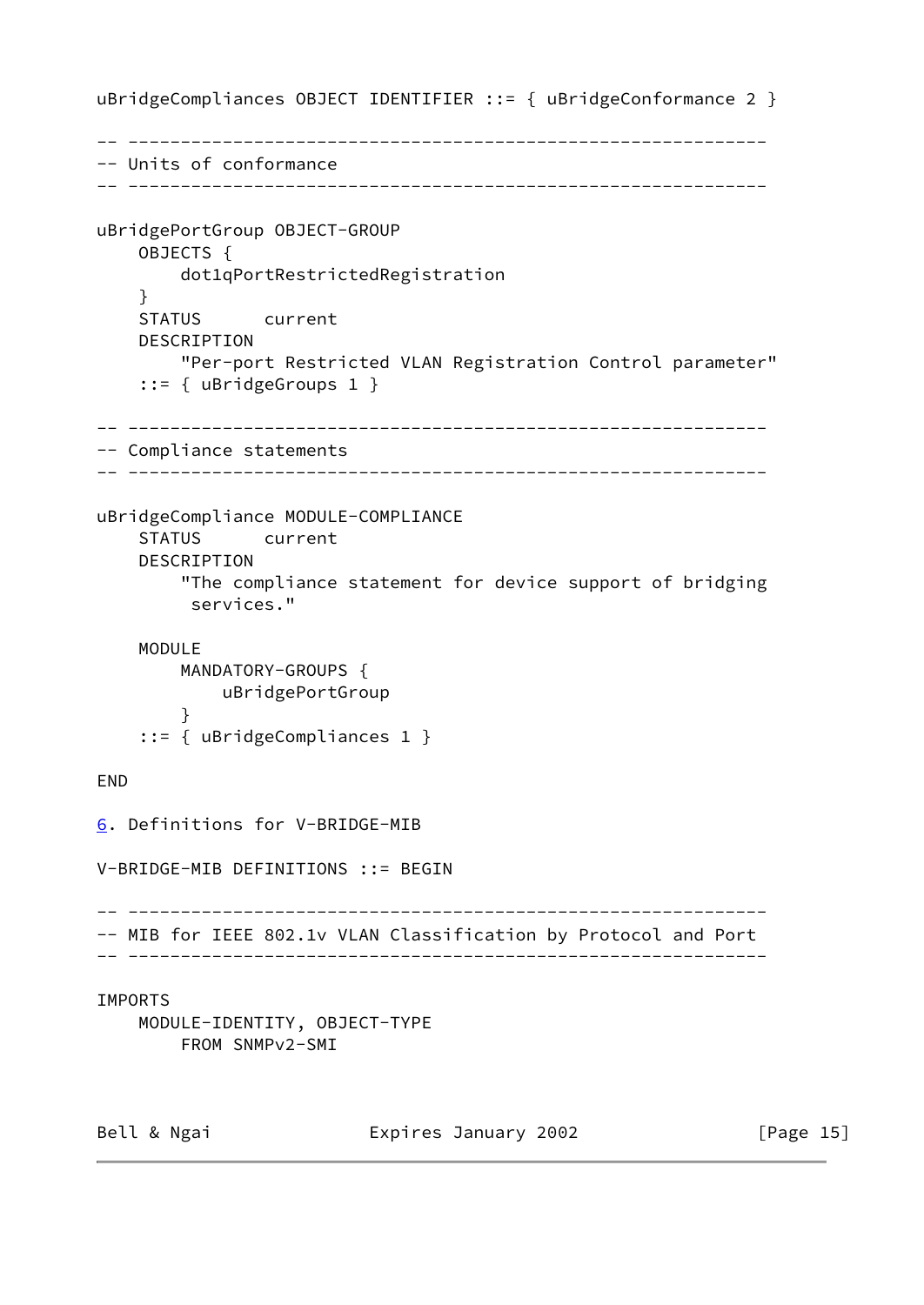```
 MODULE-COMPLIANCE, OBJECT-GROUP
         FROM SNMPv2-CONF
     dot1dBridge, dot1dBasePort
         FROM BRIDGE-MIB;
vBridgeMIB MODULE-IDENTITY
     LAST-UPDATED "200107130000Z"
     ORGANIZATION "IETF Bridge MIB Working Group"
     CONTACT-INFO
         "Email: Bridge-mib@ietf.org"
     DESCRIPTION
         "The Bridge MIB Extension module for managing devices
          that support VLAN Classification by Protocol and Port
          defined in IEEE 802.1v."
     REVISION "200107130000Z"
     DESCRIPTION
          "Draft 0"
     ::= { dot1dBridge 13 }
vBridgeMIBObjects OBJECT IDENTIFIER ::= { vBridgeMIB 1 }
-- -------------------------------------------------------------
-- group in this MIB
-- -------------------------------------------------------------
dot1vProtocol OBJECT IDENTIFIER ::= { vBridgeMIBObjects 1 }
      -- -------------------------------------------------------------
-- dot1vProtocol group
-- -------------------------------------------------------------
dot1vProtocolGroupTable OBJECT-TYPE
    SYNTAX SEQUENCE OF Dot1vProtocolGroupEntry
     MAX-ACCESS not-accessible
     STATUS current
     DESCRIPTION
         "A table that contains mappings from Protocol
          Templates to Protocol Group Identifiers used for
          Port-and-Protocol-based VLAN Classification."
    REFERENCE
         "IEEE 802.1v clause 8.6.4"
     ::= { dot1vProtocol 1 }
dot1vProtocolGroupEntry OBJECT-TYPE
     SYNTAX Dot1vProtocolGroupEntry
     MAX-ACCESS not-accessible
     STATUS current
```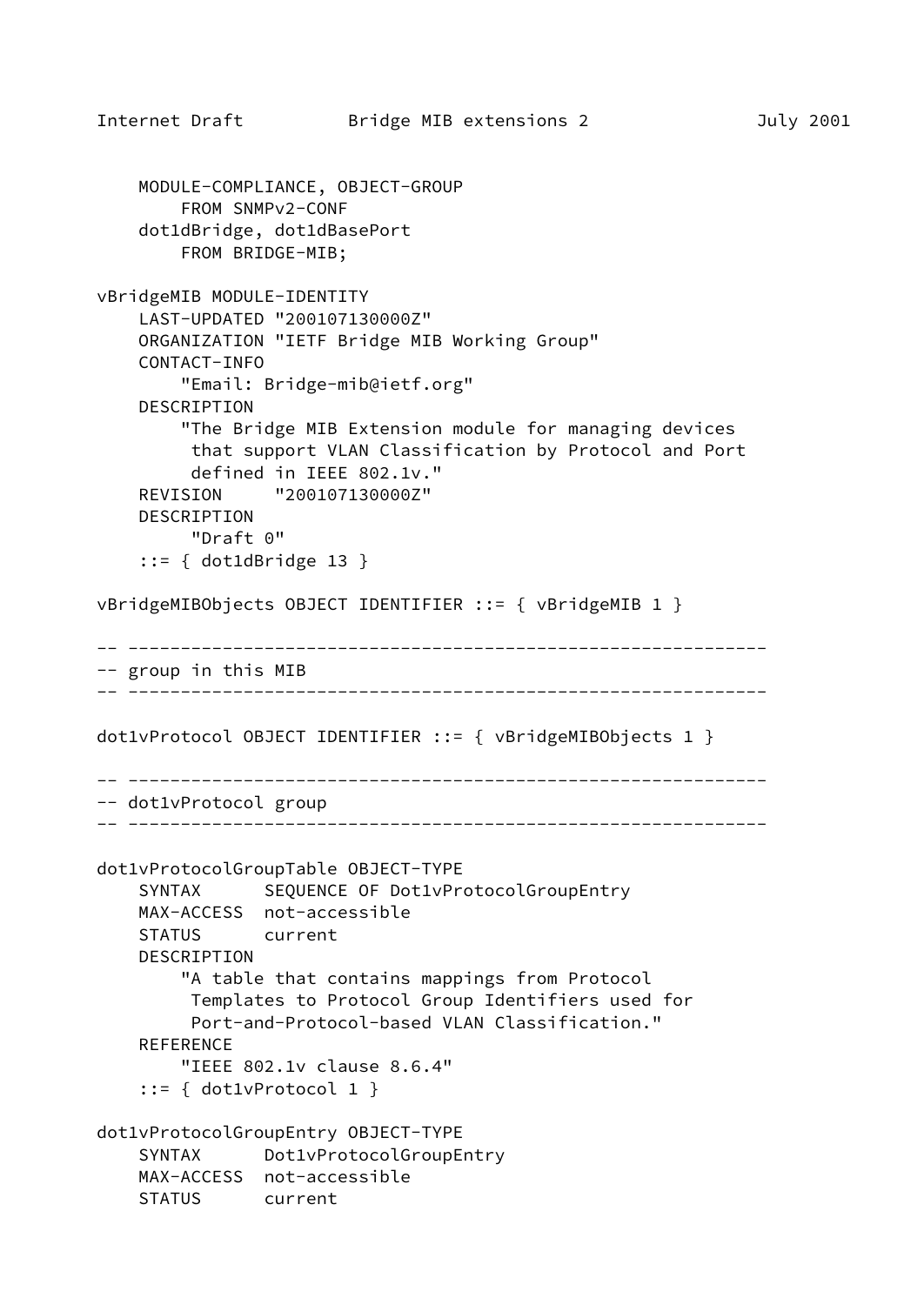| Bell & Ngai                                                                  | Expires January 2002                                                                                                                                                                                  | [Page $16$ ] |
|------------------------------------------------------------------------------|-------------------------------------------------------------------------------------------------------------------------------------------------------------------------------------------------------|--------------|
| Internet Draft                                                               | Bridge MIB extensions 2                                                                                                                                                                               | July 2001    |
| <b>INDEX</b>                                                                 | "A mapping from a Protocol Template to a Protocol<br>Group Identifier."<br>{ dot1vProtocolTemplateFrameType,<br>dot1vProtocolTemplateProtocolValue }<br>$::= \{ dot1vProtocolGroupTable 1 \}$         |              |
| Dot1vProtocolGroupEntry ::=<br>SEQUENCE {<br>INTEGER,<br><b>INTEGER</b><br>} | dot1vProtocolTemplateFrameType<br>dot1vProtocolTemplateProtocolValue<br>OCTET STRING,<br>dot1vProtocolGroupId                                                                                         |              |
| <b>SYNTAX</b>                                                                | dot1vProtocolTemplateFrameType OBJECT-TYPE<br>INTEGER {<br>ethernet (1),<br><u>rfc1042</u><br>$(2)$ ,<br>snap8021H (3),<br>snapOther $(4)$ ,<br>llcOther (5)                                          |              |
| }<br>MAX-ACCESS<br><b>STATUS</b><br>DESCRIPTION<br><b>REFERENCE</b>          | not-accessible<br>current<br>"The data-link encapsulation format or the<br>'detagged_frame_type' in a Protocol Template."<br>"IEEE 802.1v clause 8.6.2"<br>$::= \{ dot1vProtocolGroupEntry 1 \}$      |              |
| <b>SYNTAX</b><br>MAX-ACCESS not-accessible<br><b>STATUS</b><br>DESCRIPTION   | dot1vProtocolTemplateProtocolValue OBJECT-TYPE<br>OCTET STRING (SIZE (2   5))<br>current<br>"The identification of the protocol above the data-link<br>layer in a Protocol Template. Depending on the |              |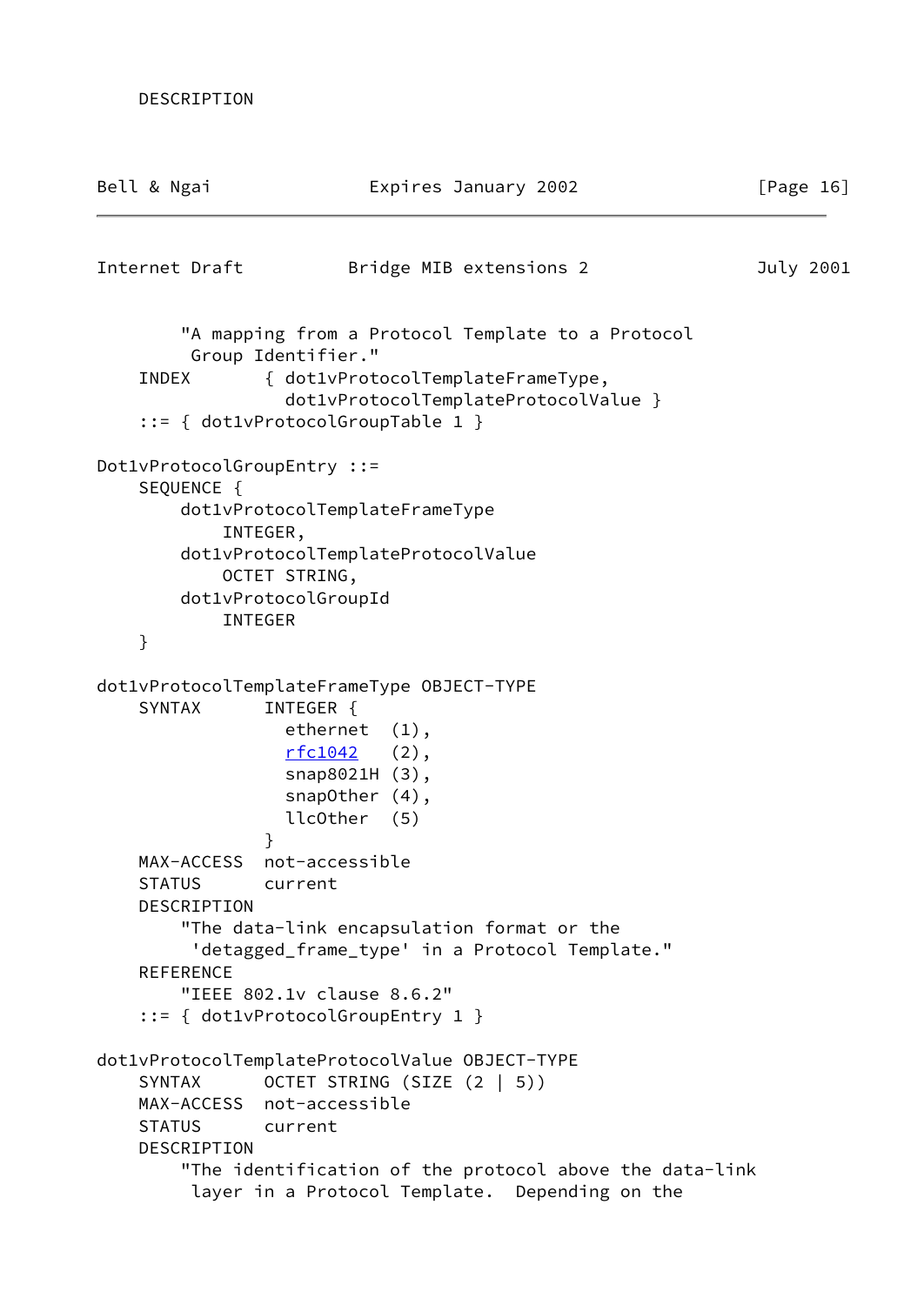frame type, the octet string will have one of the following values: For 'ethernet', '[rfc1042](https://datatracker.ietf.org/doc/pdf/rfc1042)' and 'snap8021H', this is the 16-bit (2-octet) IEEE 802.3 Type Field. For 'snapOther', this is the 40-bit (5-octet) PID. For 'llcOther', Bell & Ngai **Expires January 2002** [Page 17] Internet Draft **Bridge MIB extensions 2** July 2001 this is the 2-octet IEEE 802.2 LSAP pair: first octet for DSAP and second octet for SSAP." REFERENCE "IEEE 802.1v clause 8.6.2" ::= { dot1vProtocolGroupEntry 2 } dot1vProtocolGroupId OBJECT-TYPE SYNTAX INTEGER (0..2147483647) MAX-ACCESS read-create STATUS current DESCRIPTION "Represents a group of protocols that are associated together when assigning a VID to a frame." REFERENCE "IEEE 802.1v clause 8.6.3, 12.10.2.1" ::= { dot1vProtocolGroupEntry 3 } dot1vProtocolPortTable OBJECT-TYPE SYNTAX SEQUENCE OF Dot1vProtocolPortEntry MAX-ACCESS not-accessible STATUS current DESCRIPTION "A table that contains VID sets used for Port-and-Protocol-based VLAN Classification." REFERENCE "IEEE 802.1v clause 8.4.4" ::= { dot1vProtocol 2 } dot1vProtocolPortEntry OBJECT-TYPE SYNTAX Dot1vProtocolPortEntry MAX-ACCESS not-accessible STATUS current DESCRIPTION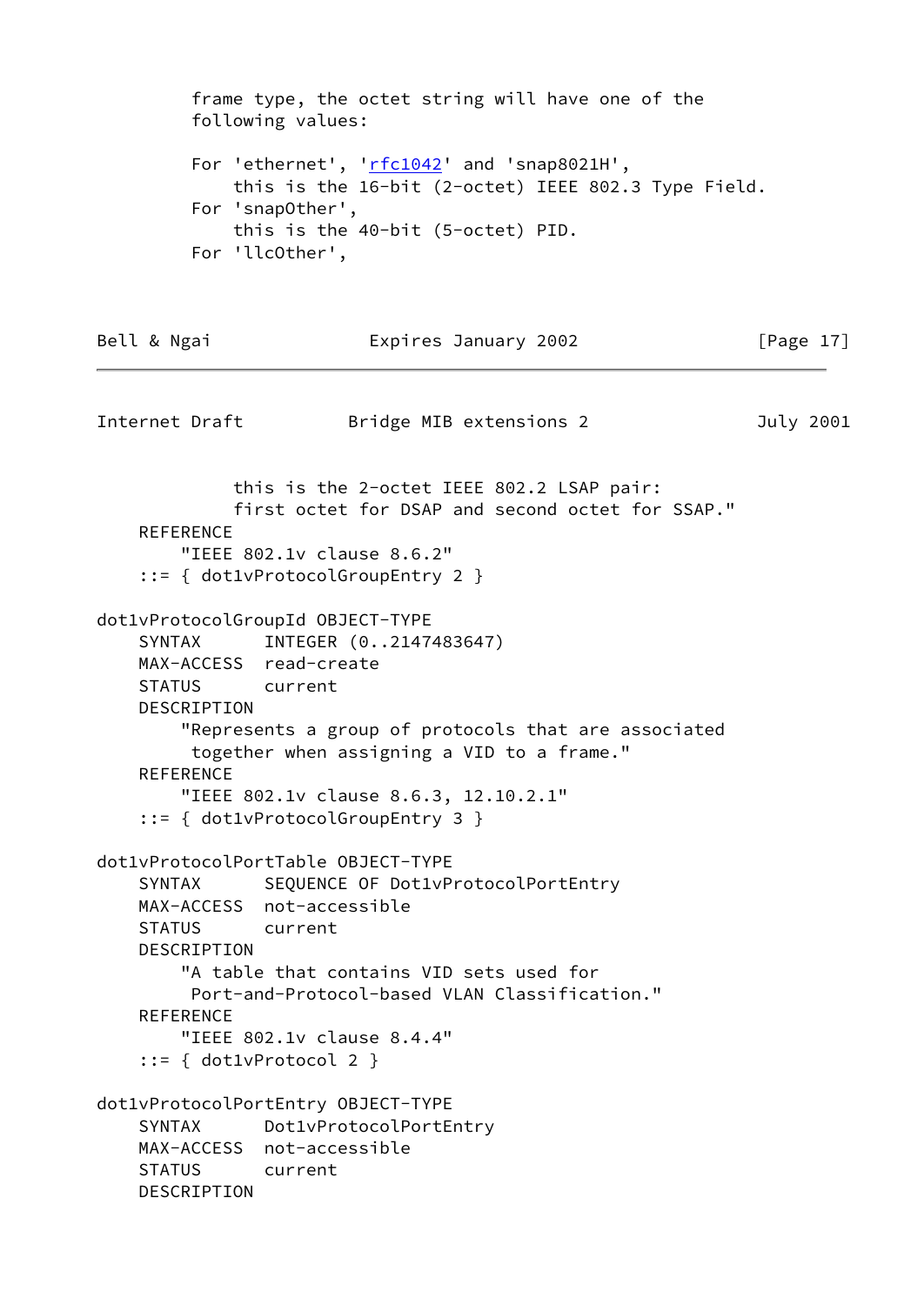```
 "A VID set for a port."
    INDEX { dot1dBasePort,
                  dot1vProtocolPortGroupId }
    ::= { dot1vProtocolPortTable 1 }
Dot1vProtocolPortEntry ::=
   SEOUENCE {
        dot1vProtocolPortGroupId
            INTEGER,
        dot1vProtocolPortGroupVid
            INTEGER
    }
dot1vProtocolPortGroupId OBJECT-TYPE
    SYNTAX INTEGER (1..2147483647)
Bell & Ngai Expires January 2002 [Page 18]
Internet Draft Bridge MIB extensions 2 3uly 2001
    MAX-ACCESS not-accessible
    STATUS current
    DESCRIPTION
        "Designates a group of protocols in the Protocol
         Group Database."
    REFERENCE
        "IEEE 802.1v clause 8.6.3, 12.10.1.2"
     ::= { dot1vProtocolPortEntry 1 }
dot1vProtocolPortGroupVid OBJECT-TYPE
   SYNTAX INTEGER (1..4094) MAX-ACCESS read-create
    STATUS current
    DESCRIPTION
        "The VID associated with a group of protocols for
         each port."
    REFERENCE
        "IEEE 802.1v clause 8.4.4, 12.10.1.2"
     ::= { dot1vProtocolPortEntry 2 }
    -- -------------------------------------------------------------
-- vBridgeMIB - Conformance Information
-- -------------------------------------------------------------
```
vBridgeConformance OBJECT IDENTIFIER ::= { vBridgeMIB 2 }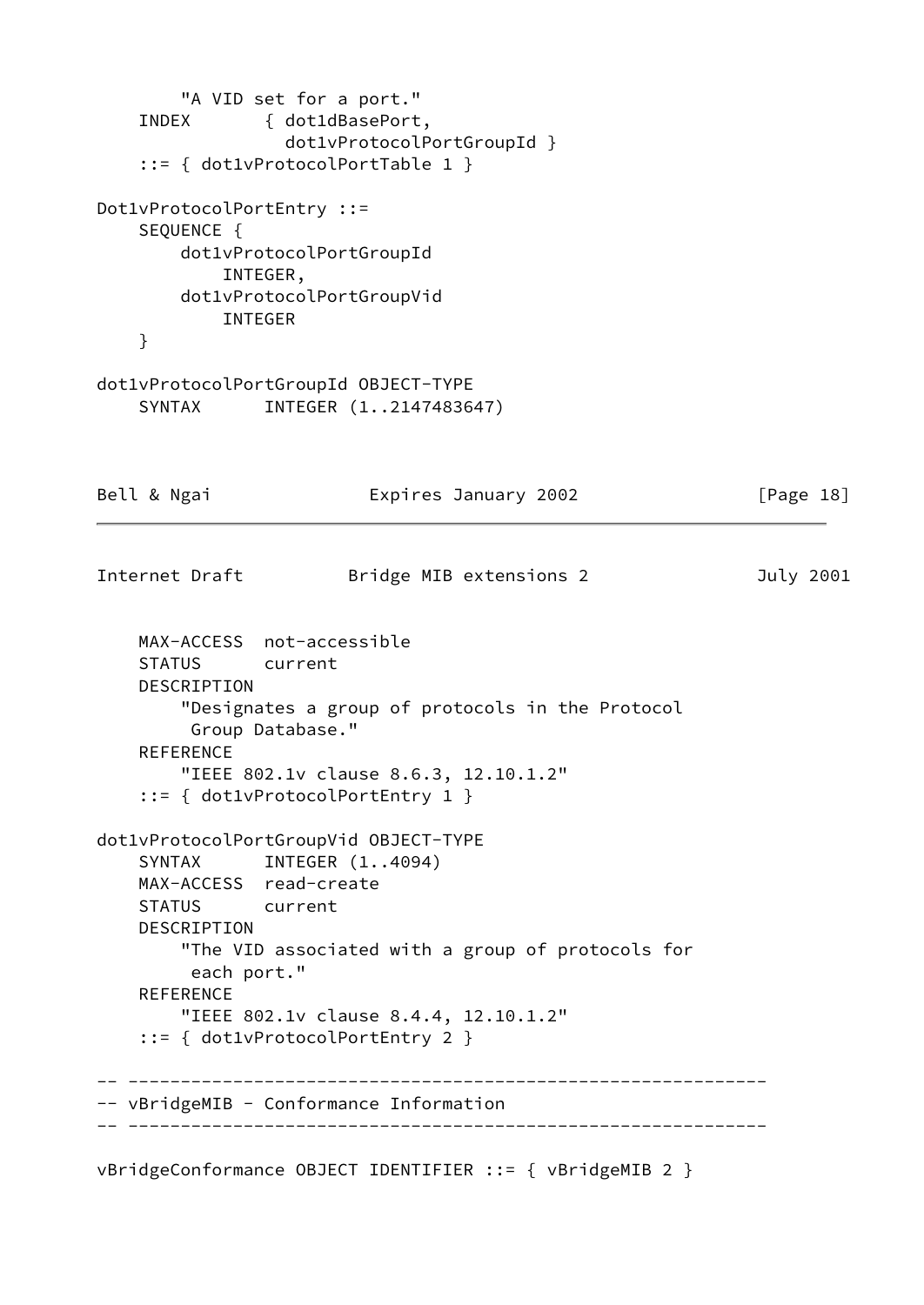<span id="page-21-0"></span>vBridgeGroups OBJECT IDENTIFIER ::= { vBridgeConformance 1 } vBridgeCompliances OBJECT IDENTIFIER ::= { vBridgeConformance 2 } -- ------------------------------------------------------------- -- Units of conformance -- ------------------------------------------------------------ vBridgeDeviceGroup OBJECT-GROUP OBJECTS { dot1vProtocolGroupId } STATUS current DESCRIPTION "VLAN classification information for the bridge." ::= { vBridgeGroups 1 } vBridgePortGroup OBJECT-GROUP OBJECTS { dot1vProtocolPortGroupVid } STATUS current Bell & Ngai **Expires January 2002** [Page 19] Internet Draft Bridge MIB extensions 2 July 2001 DESCRIPTION "VLAN classification information for individual ports." ::= { vBridgeGroups 2 } -- ------------------------------------------------------------- -- Compliance statements -- ------------------------------------------------------------ vBridgeCompliance MODULE-COMPLIANCE STATUS current DESCRIPTION "The compliance statement for device support of bridging services." MODULE MANDATORY-GROUPS { vBridgeDeviceGroup, vBridgePortGroup }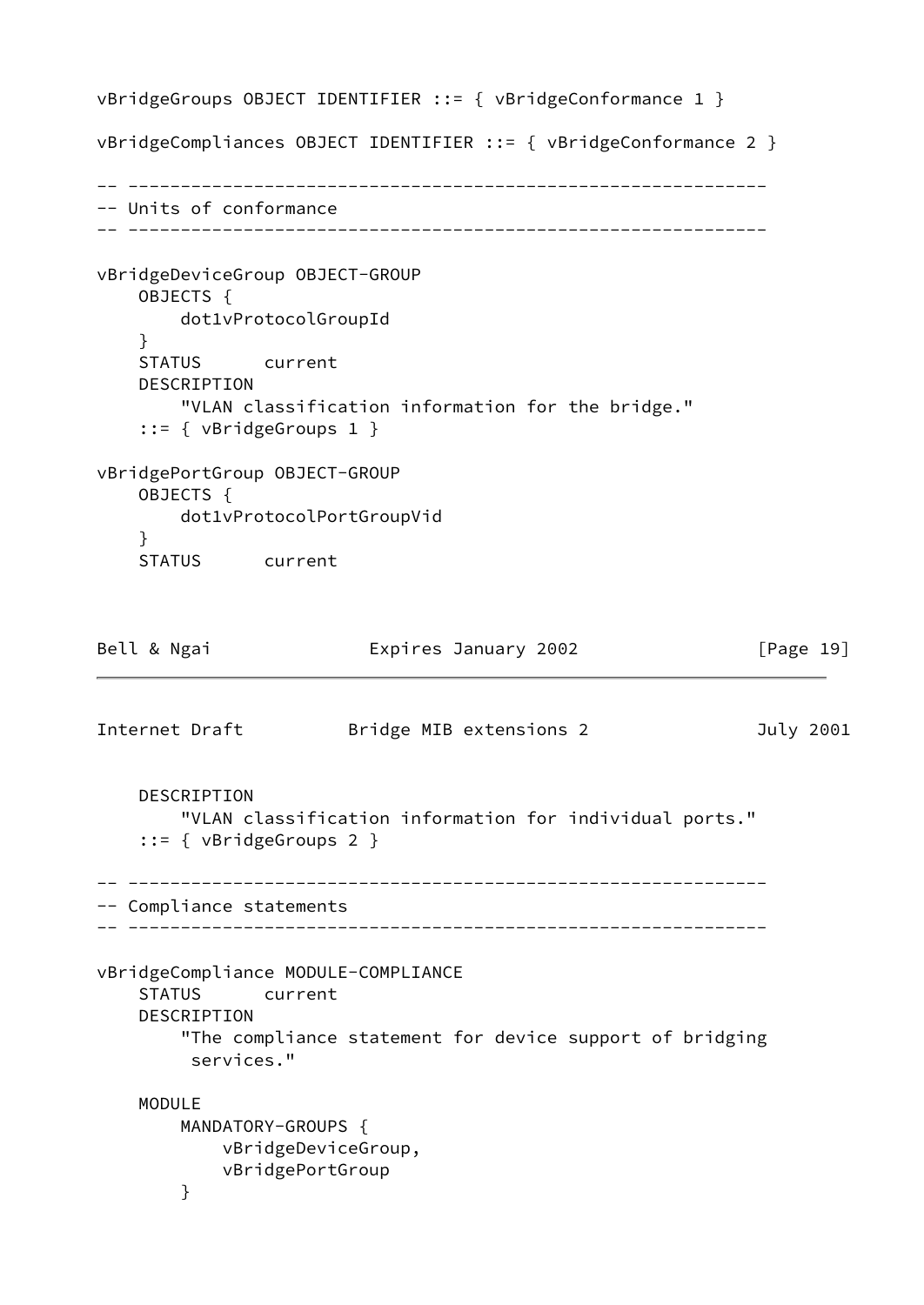```
 ::= { vBridgeCompliances 1 }
```
END

<span id="page-22-0"></span>[7](#page-22-0). Acknowledgments

 This document was produced on behalf of the Bridge MIB Working Group in the Operations and Management area of the Internet Engineering Task Force.

 The authors wish to thank the members of the Bridge MIB Working Group and Anders SW Christensen in particular for their comments and suggestions which improved this effort.

<span id="page-22-1"></span>[8](#page-22-1). Security Considerations

 There are a number of management objects defined in this MIB that have a MAX-ACCESS clause of read-write and/or read-create. Such objects may be considered sensitive or vulnerable in some network environments. The support for SET operations in a non-secure environment without proper protection can have a negative effect on network operations.

 SNMPv1 by itself is not a secure environment. Even if the network itself is secure (for example by using IPSec), even then, there is no control as to who on the secure network is allowed to access and GET/SET (read/change/create/delete) the objects in this MIB.

It is recommended that the implementers consider the security

| Bell & Ngai | Expires January 2002 | [Page 20] |
|-------------|----------------------|-----------|
|-------------|----------------------|-----------|

<span id="page-22-3"></span>Internet Draft **Bridge MIB extensions 2** July 2001

 features as provided by the SNMPv3 framework. Specifically, the use of the User-based Security Model [USM] and the View-based Access Control Model [VACM] is recommended.

<span id="page-22-2"></span>[9](#page-22-2). References

[RFC2571] Harrington, D., Presuhn, R., and B. Wijnen, An Architecture for Describing SNMP Management Frameworks, [RFC 2571](https://datatracker.ietf.org/doc/pdf/rfc2571), April 1999.

[RFC1155] Rose, M., and K. McCloghrie, Structure and Identification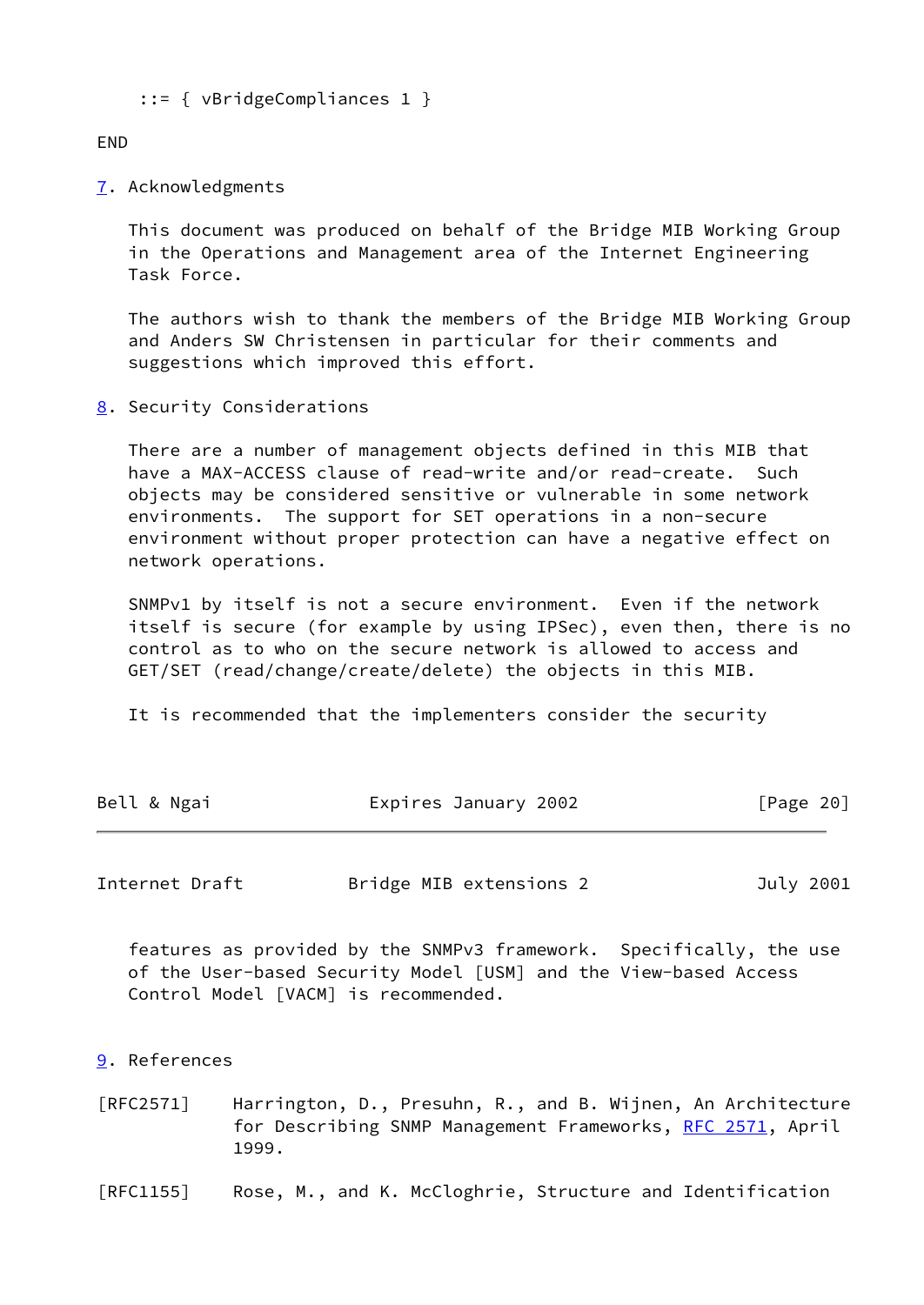of Management Information for TCP/IP-based Internets, STD 16, [RFC 1155](https://datatracker.ietf.org/doc/pdf/rfc1155), May 1990.

- [RFC1212] Rose, M., and K. McCloghrie, Concise MIB Definitions, STD 16, [RFC 1212](https://datatracker.ietf.org/doc/pdf/rfc1212), March 1991.
- [RFC1215] M. Rose, A Convention for Defining Traps for use with the SNMP, [RFC 1215](https://datatracker.ietf.org/doc/pdf/rfc1215), March 1991.
- [RFC2578] McCloghrie, K., Perkins, D., Schoenwaelder, J., Case, J., Rose, M., and S. Waldbusser, Structure of Management Information Version 2 (SMIv2), STD 58, [RFC 2578](https://datatracker.ietf.org/doc/pdf/rfc2578), April 1999.
- [RFC2579] McCloghrie, K., Perkins, D., Schoenwaelder, J., Case, J., Rose, M., and S. Waldbusser, Textual Conventions for SMIv2, STD 58, [RFC 2579](https://datatracker.ietf.org/doc/pdf/rfc2579), April 1999.
- [RFC2580] McCloghrie, K., Perkins, D., Schoenwaelder, J., Case, J., Rose, M., and S. Waldbusser, Conformance Statements for SMIv2, STD 58, [RFC 2580](https://datatracker.ietf.org/doc/pdf/rfc2580), April 1999.
- [RFC1157] Case, J., Fedor, M., Schoffstall, M., and J. Davin, Simple Network Management Protocol, STD 15, [RFC 1157,](https://datatracker.ietf.org/doc/pdf/rfc1157) May 1990.
- [RFC1901] Case, J., McCloghrie, K., Rose, M., and S. Waldbusser, Introduction to Community-based SNMPv2, [RFC 1901](https://datatracker.ietf.org/doc/pdf/rfc1901), January 1996.
- [RFC1906] Case, J., McCloghrie, K., Rose, M., and S. Waldbusser, Transport Mappings for Version 2 of the Simple Network Management Protocol (SNMPv2), [RFC 1906](https://datatracker.ietf.org/doc/pdf/rfc1906), January 1996.
- [RFC2572] Case, J., Harrington D., Presuhn R., and B. Wijnen, Message Processing and Dispatching for the Simple Network Management Protocol (SNMP), [RFC 2572](https://datatracker.ietf.org/doc/pdf/rfc2572), April 1999.

| Bell & Ngai    | Expires January 2002    | [Page 21] |
|----------------|-------------------------|-----------|
| Internet Draft | Bridge MIB extensions 2 | July 2001 |

- [RFC2574] Blumenthal, U., and B. Wijnen, User-based Security Model (USM) for version 3 of the Simple Network Management Protocol (SNMPv3), [RFC 2574](https://datatracker.ietf.org/doc/pdf/rfc2574), April 1999.
- [RFC1905] Case, J., McCloghrie, K., Rose, M., and S. Waldbusser,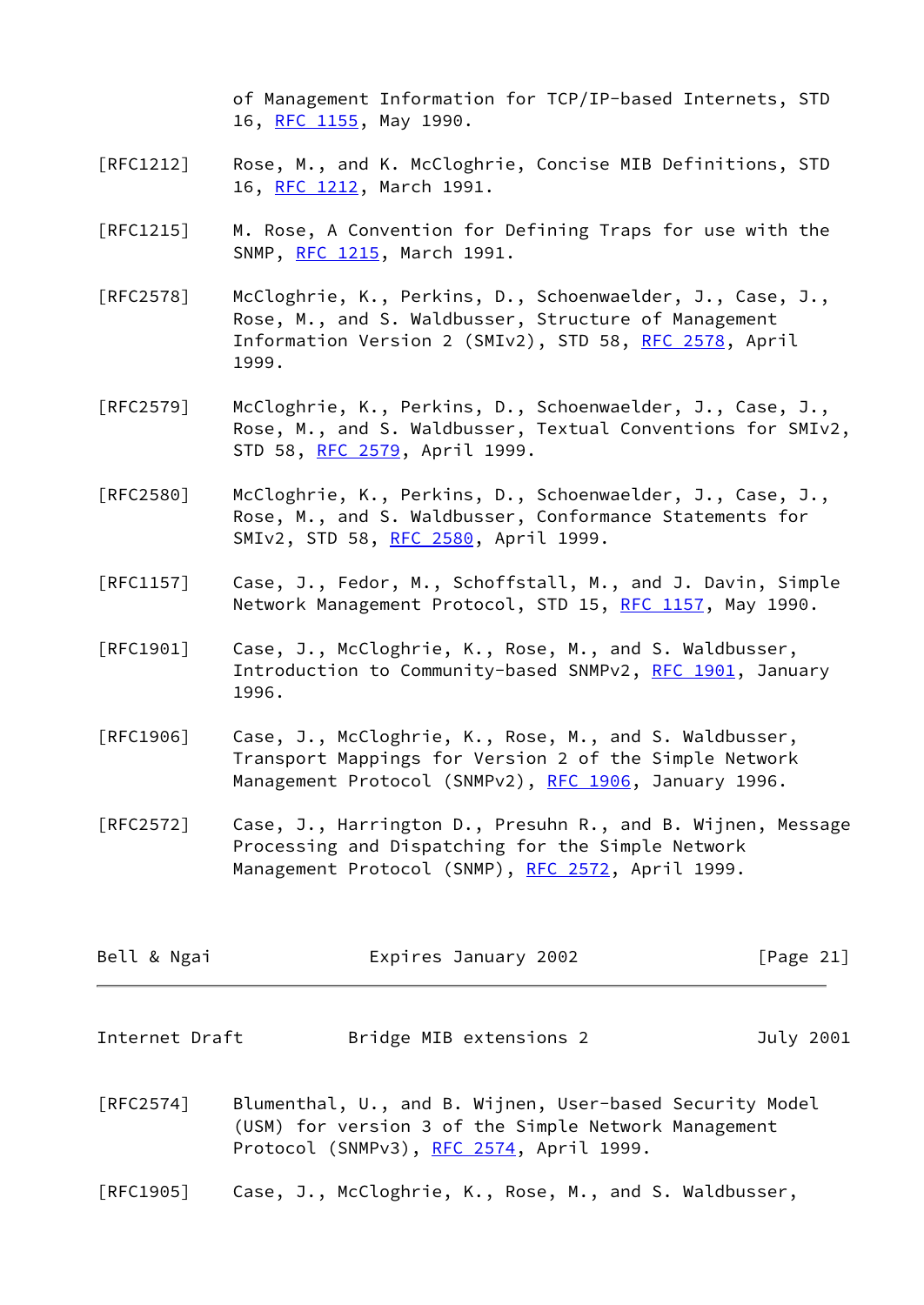Protocol Operations for Version 2 of the Simple Network Management Protocol (SNMPv2), [RFC 1905](https://datatracker.ietf.org/doc/pdf/rfc1905), January 1996.

- [RFC2573] Levi, D., Meyer, P., and B. Stewart, SNMPv3 Applications, [RFC 2573](https://datatracker.ietf.org/doc/pdf/rfc2573), April 1999.
- [RFC2575] Wijnen, B., Presuhn, R., and K. McCloghrie, View-based Access Control Model (VACM) for the Simple Network Management Protocol (SNMP), [RFC 2575](https://datatracker.ietf.org/doc/pdf/rfc2575), April 1999.
- [RFC2570] Case, J., Mundy, R., Partain, D., and B. Stewart, Introduction to Version 3 of the Internet-standard Network Management Framework, [RFC 2570](https://datatracker.ietf.org/doc/pdf/rfc2570), April 1999.
- <span id="page-24-4"></span>[802.1D] "Information technology - Telecommunications and information exchange between systems - Local and metropolitan area networks - Common specifications - Part 3: Media Access Control (MAC) Bridges: Revision. This is a revision of ISO/IEC 10038: 1993, 802.1j-1992 and 802.6k- 1992. It incorporates P802.11c, P802.1p and P802.12e." ISO/IEC 15802-3: 1998.
- [802.1Q] ANSI/IEEE Standard 802.1Q, "IEEE Standards for Local and Metropolitan Area Networks: Virtual Bridged Local Area Networks", 1998.
- <span id="page-24-2"></span>[BRIDGEMIB] Decker, E., Langille, P., Rijsinghani, A. and K. McCloghrie, "Definitions of Managed Objects for Bridges", [RFC 1493](https://datatracker.ietf.org/doc/pdf/rfc1493), July 1993.
- <span id="page-24-5"></span>[QBRIDGEMIB] Bell, E., Smith, A., Langille, P., Rijhsinghani, A. and McCloghrie, "Definitions of Managed Objects for Bridges with Traffic Classes, Multicast Filtering and Virtual LAN Extensions", [RFC 2674,](https://datatracker.ietf.org/doc/pdf/rfc2674) August 1999.
- <span id="page-24-0"></span>[802.1t] IEEE 802.1t-2001, "(Amendment to IEEE Standard 802.1D) IEEE Standard for Information technology - Telecommunications and information exchange between systems - Local and metropolitan area networks - Common specifications - Part 3: Media Access Control (MAC) Bridges: Technical and Editorial Corrections".
- <span id="page-24-1"></span>[802.1u] IEEE 802.1u-2001, "(Amendment to IEEE Standard 802.1Q) IEEE

| Bell & Ngai | Expires January 2002 | [Page 22] |
|-------------|----------------------|-----------|
|             |                      |           |

<span id="page-24-3"></span>Internet Draft **Bridge MIB extensions 2** July 2001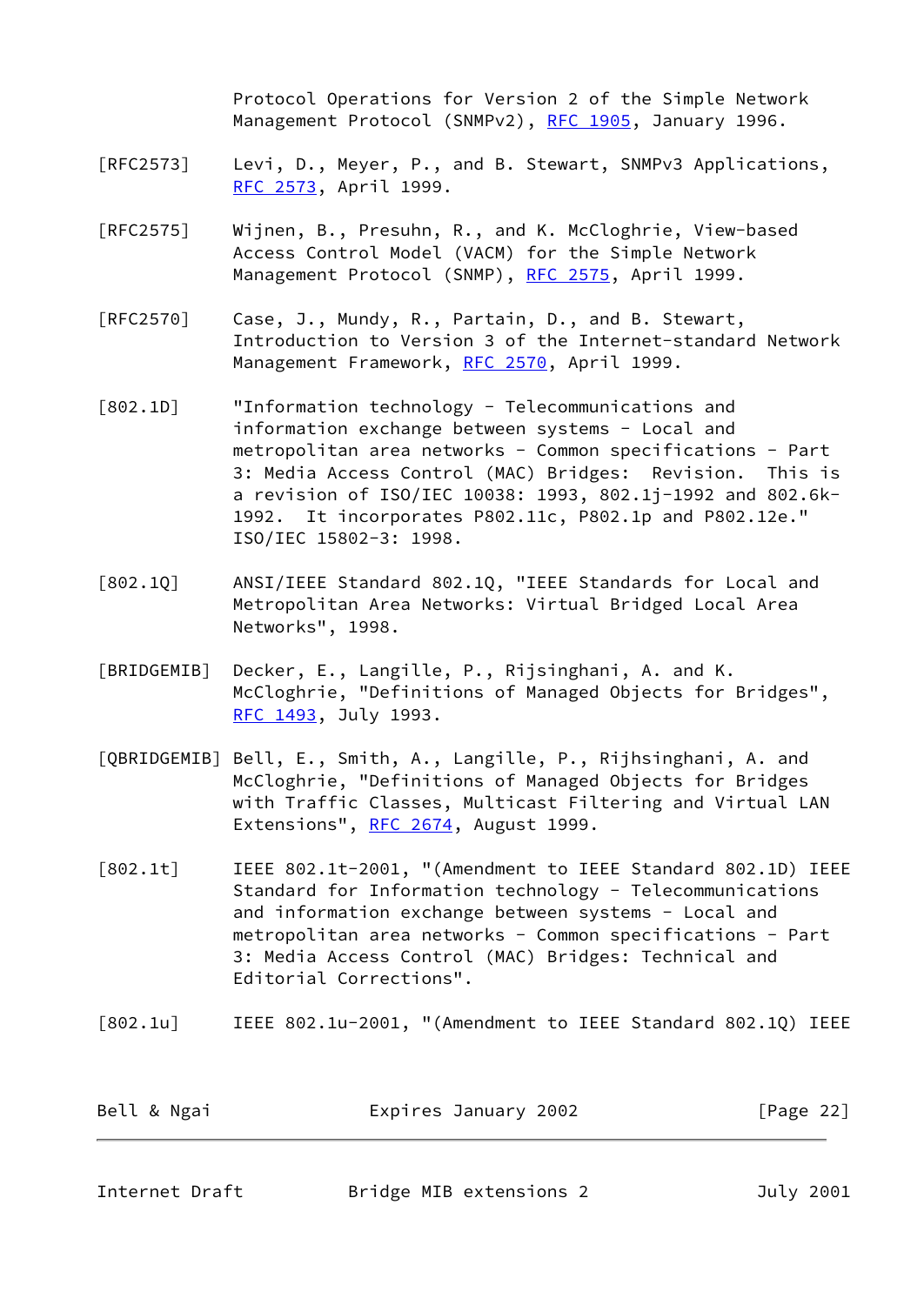Standard for Local and metropolitan area networks - Virtual Bridged Local Area Networks - Amendment 1: Technical and editorial corrections".

- <span id="page-25-0"></span>[802.1v] IEEE 802.1v-2001, "(Amendment to IEEE Standard 802.1Q) IEEE Standards for Local and Metropolitan Area Networks: Virtual Bridged Local Area Networks--Amendment 2: VLAN Classification by Protocol and Port".
- <span id="page-25-1"></span>[802.1w] IEEE 802.1w/D10, "(Amendment to IEEE Standard 802.1D) IEEE Standard for Information technology--Telecommunications and information exchange between systems--Local and metropolitan area networks--Common Specifications--Part 3: Media Access Control (MAC) Bridges: Rapid Reconfiguation".

<span id="page-25-2"></span>[10.](#page-25-2) Authors' Addresses

 Les Bell 3Com Europe Limited eCom Centre, Boundary Way Hemel Hempstead Herts. HP2 7YU UK

 Phone: +44 1442 438025 Email: Les\_Bell@3Com.com

 Vivian Ngai Enterasys Networks 2691 South Decker Lake Lane Salt Lake City, UT 84119

 Phone: +1 801-887-9802 Fax: +1 801-972-5789 Email: vngai@enterasys.com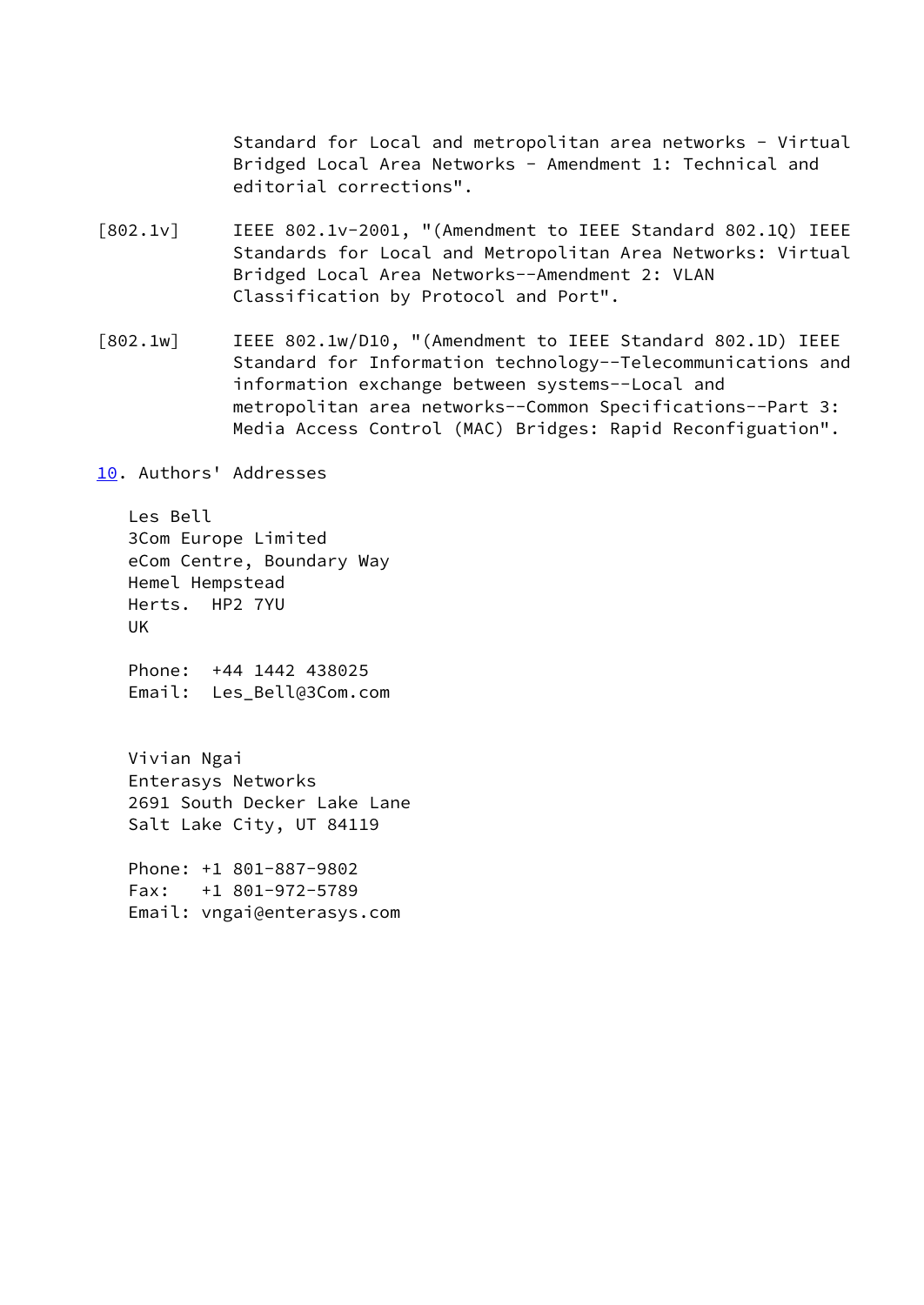<span id="page-26-1"></span>Internet Draft **Bridge MIB extensions 2** July 2001

#### <span id="page-26-0"></span>[11.](#page-26-0) Full Copyright

Copyright (C) The Internet Society (date). All Rights Reserved.

 This document and translations of it may be copied and furnished to others, and derivative works that comment on or otherwise explain it or assist in its implementation may be prepared, copied, published and distributed, in whole or in part, without restriction of any kind, provided that the above copyright notice and this paragraph are included on all such copies and derivative works. However, this document itself may not be modified in any way, such as by removing the copyright notice or references to the Internet Society or other Internet organizations, except as needed for the purpose of developing Internet standards in which case the procedures for copyrights defined in the Internet Standards process must be followed, or as required to translate it into languages other than English.

 The limited permissions granted above are perpetual and will not be revoked by the Internet Society or its successors or assigns.

 This document and the information contained herein is provided on an "AS IS" basis and THE INTERNET SOCIETY AND THE INTERNET ENGINEERING TASK FORCE DISCLAIMS ALL WARRANTIES, EXPRESS OR IMPLIED, INCLUDING BUT NOT LIMITED TO ANY WARRANTY THAT THE USE OF THE INFORMATION HEREIN WILL NOT INFRINGE ANY RIGHTS OR ANY IMPLIED WARRANTIES OF MERCHANTABILITY OR FITNESS FOR A PARTICULAR PURPOSE.